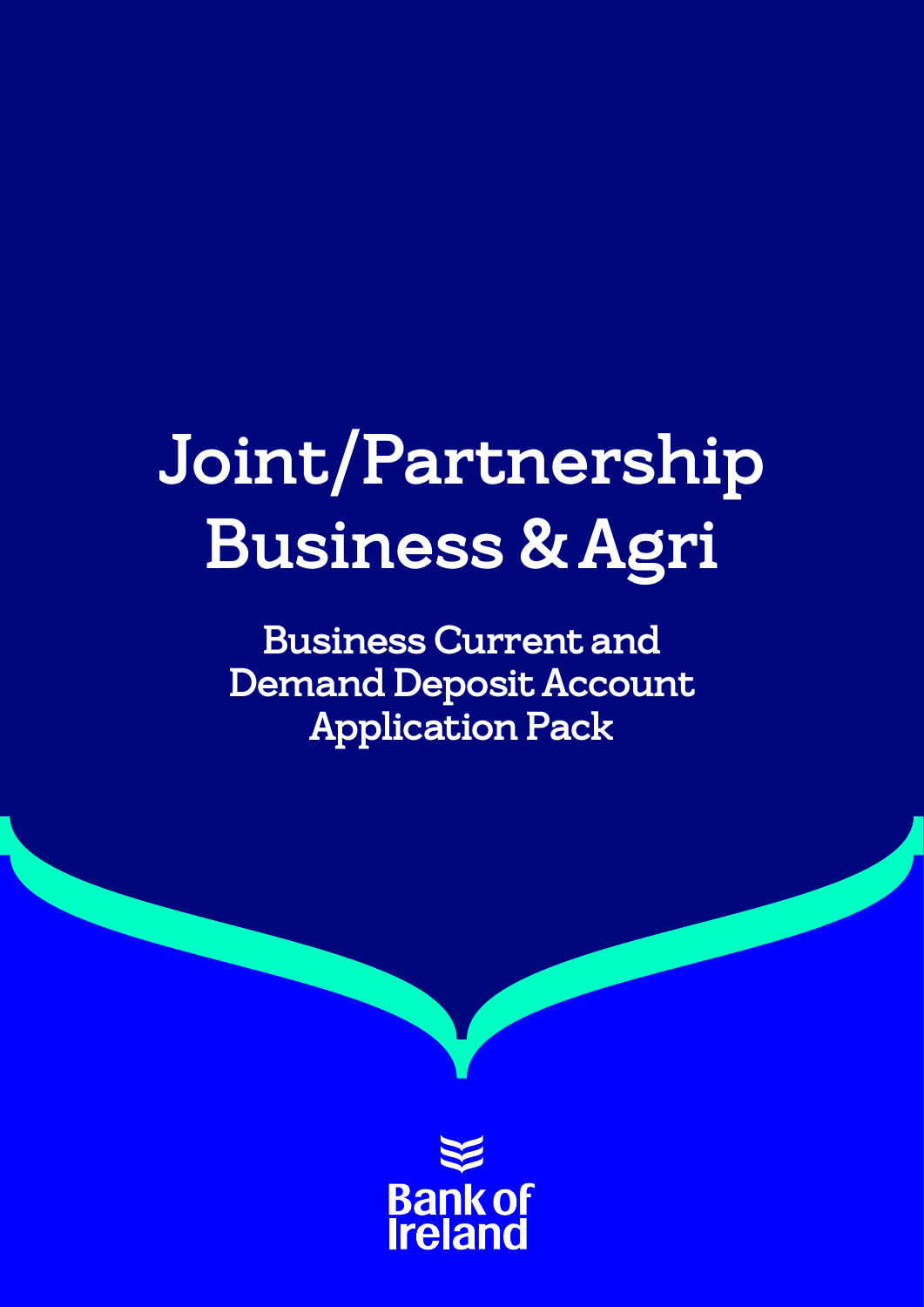## **5 Steps to opening your Business Account with Bank of Ireland**

#### **Step 1 – Gather the following documentation together:**

- Bank statements for the previous 6 months (not applicable to business start-ups)
- If you are trading under a name other than your surnames we will require an Original or Certified copy of the Certificate of Registration of that Business Name
- The most recent set of Certified Accounts (if requested)
- A copy of your Business Plan (if available)
- Identification and other documentation outlined in Step 3 below

#### **Step 2 – Complete the following forms included in this pack:**

- Account Opening Application this provides us with details of your business and the services you require from the Bank
- Certified List with details of the Partners and other Beneficial Owners\*
- Partnership Account Mandate and Data Protection Form this provides us with details of those authorised to process transactions on your business account
- Identification and Acknowledgement these forms must be completed and details provided for each person who needs to be identified (see step 3 below)

\*Beneficial Owners are those individuals who ultimately own or control 25% or more share of the capital or profit or voting rights in the partnership, or who otherwise exercise control over the management of the partnership.

#### **Step 3 – Comply with identification and reporting requirements.**

**A.** In compliance with legislation to combat money laundering and terrorist financing, the Bank is legally required to identify its customers. Before opening your account we will need proof of the identities and the current permanent residential address of each of the following:

- Two partners in the partnership
- Two authorised signatures who are authorised to sign any transactions on the account of the Partnership i.e. any authorised signatories
- Other Beneficial Owners (if requested by the Bank)

The above people will need to present themselves at the branch where the account is being opened or at any Bank of Ireland branch to produce;

#### **Any one of the following with photographic ID to verify their identity:**

- 
- Current passport Current (Irish or UK) full or provisional driving licence
- National EU ID Card ML10
- 

## **And any one of the following to verify their permanent residential address** (all documents must be current):

- Current utility bill Recent bank statement
	- Tax free allowance certificate → Revenue Commissioners documentation

If you are unable to provide any of the above documentation please contact your Business Adviser as other forms of verification may be acceptable.

**Note:** Where individuals are not available to attend in person - a copy of the Photographic ID and two separate address verification documents are required. These copies must be certified by a suitably qualified person (e.g. Garda, Police officer, public notaries or practising Solicitor). Please ask your Business Adviser for details. The person's identity must be verified to the Bank's satisfaction before the account(s) can be opened. The Bank may at its discretion seek further information and or documents to ensure compliance with its legal obligations.

**B.** If you are opening an interest bearing account we require details of your PPSN or Tax Reference Number to comply with Return of Payments obligations. We require acceptable proof of your PPSN (P60 or relevant tax form), where applicable.

**C.** In accordance with the Foreign Account Tax Compliance Act ('FATCA'), the Bank is required to establish whether the account holder is a U.S. citizen or U.S. resident for tax purposes, or, where the account holder is a passive non-financial entity, whether it is controlled by such persons. Where the Bank is made aware that the account holder is, or has reason to believe it may be, a U.S. citizen or resident in the U.S. for tax purposes or a passive non-financial entity controlled by such person, it may be required to report certain details to the Irish Revenue Commissioners who may, in turn, share this information with the United States Inland Revenue Service.

#### **Step 4 - Decide what additional services you require**

• Business Debit Card • Business On Line • Business Quick Lodge Card • Business Credit Card

## **Step 5 - Contact your local branch and make an appointment to meet your Business Adviser.**

Remember to bring this application form and all the relevant documentation required with you.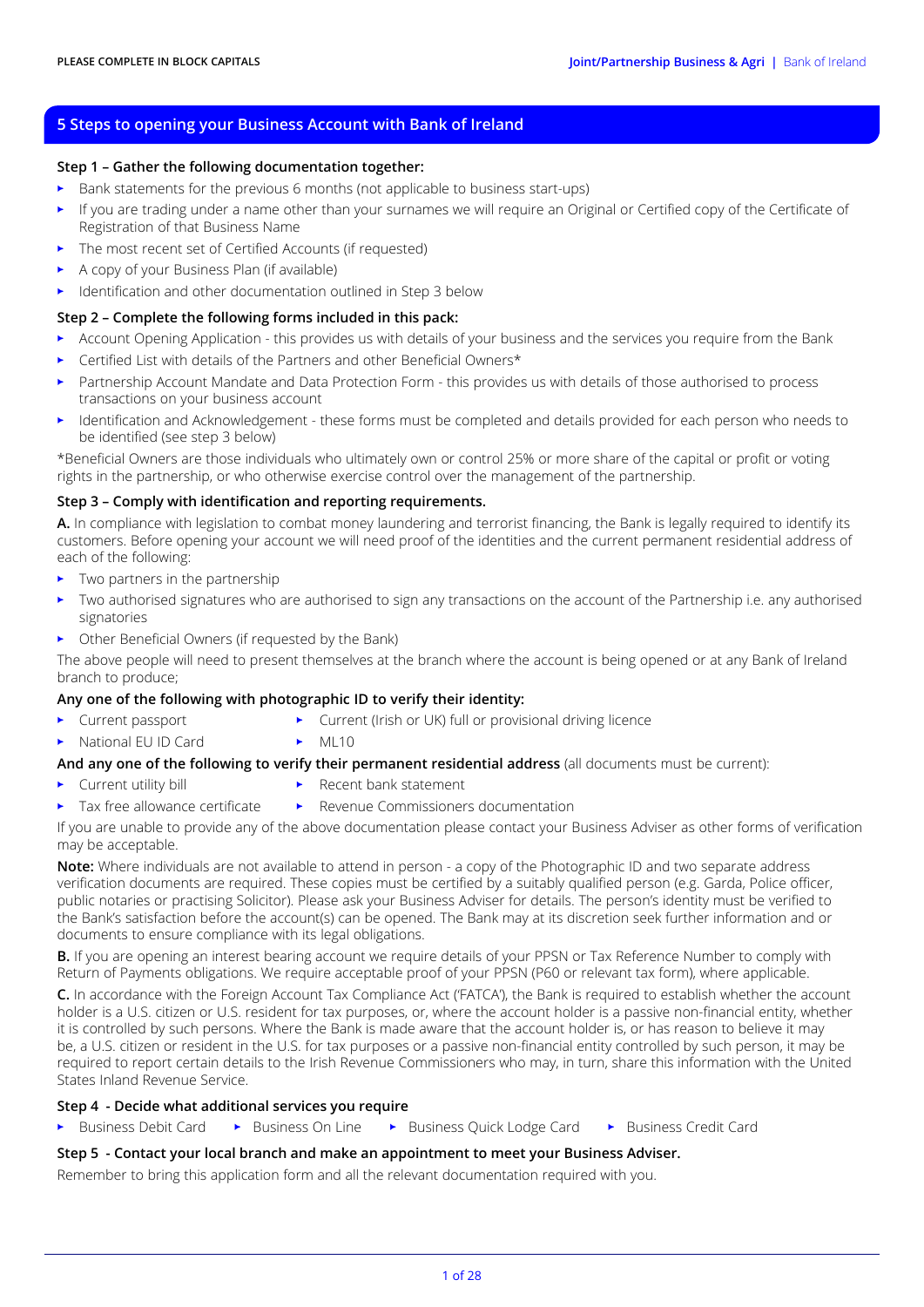## **5 Steps to opening your Business Account with Bank of Ireland** (Cont'd)

#### **Confirmation**

I confirm that the Partnership has received a copy of the following:

- The Terms of Business
	- New Customer Business Account Terms and Conditions
- The Schedule of Fees and Charges for Business Customers

The Schedule of International Transaction Charges

Demand Deposit Account Terms and Conditions (if applicable)

Deposit Guarantee Scheme – Depositor Information Sheet

Bank of Ireland's Data Privacy Summary

| <b>Business Representative's signature</b> |              |              |  |  |  |  |  |
|--------------------------------------------|--------------|--------------|--|--|--|--|--|
| Sign $\bigotimes$                          |              | Name (print) |  |  |  |  |  |
| Date                                       | (DD/MM/YYYY) |              |  |  |  |  |  |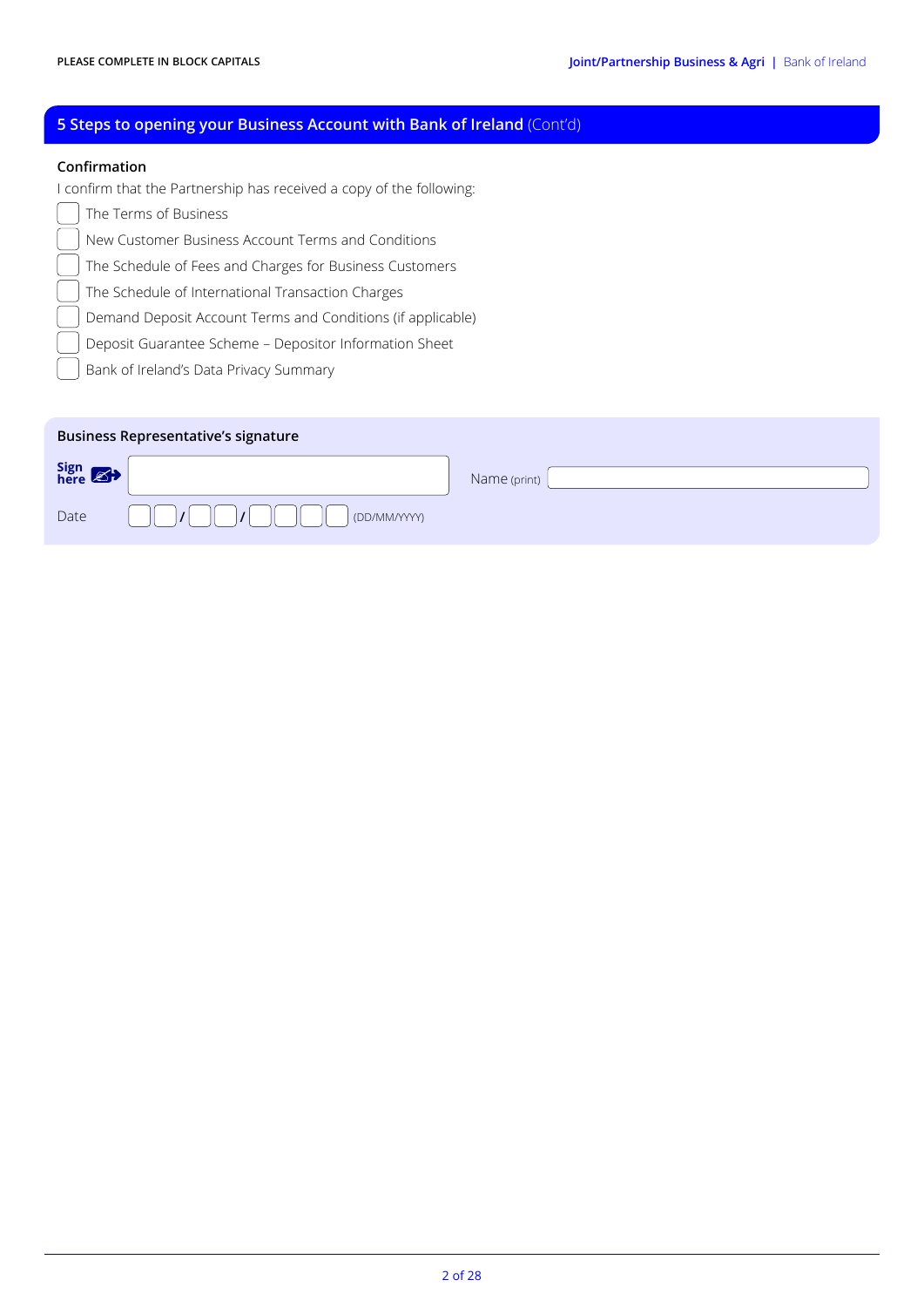# **Bank Use Only**

| <b>Account Numbers</b> |                                                                                                                                                                                                                                                                                                                                                                                                                                                                                                                                                              |                                       |  |  |  |  |  |
|------------------------|--------------------------------------------------------------------------------------------------------------------------------------------------------------------------------------------------------------------------------------------------------------------------------------------------------------------------------------------------------------------------------------------------------------------------------------------------------------------------------------------------------------------------------------------------------------|---------------------------------------|--|--|--|--|--|
|                        | NSC $\begin{bmatrix} \begin{bmatrix} \end{bmatrix} & \begin{bmatrix} \end{bmatrix} & \begin{bmatrix} \end{bmatrix} & \begin{bmatrix} \end{bmatrix} & \begin{bmatrix} \end{bmatrix} & \begin{bmatrix} \end{bmatrix} & \begin{bmatrix} \end{bmatrix} & \begin{bmatrix} \end{bmatrix} & \begin{bmatrix} \end{bmatrix} & \begin{bmatrix} \end{bmatrix} & \begin{bmatrix} \end{bmatrix} & \begin{bmatrix} \end{bmatrix} & \begin{bmatrix} \end{bmatrix} & \begin{bmatrix} \end{bmatrix} & \begin{bmatrix} \end{bmatrix} & \begin{bmatrix} \end{bmatrix} & \begin$ | RDC                                   |  |  |  |  |  |
| NSC                    |                                                                                                                                                                                                                                                                                                                                                                                                                                                                                                                                                              | N <sub>0</sub><br><b>BSUP</b><br>Yesl |  |  |  |  |  |

## **Account Opening Application Form - Partnership Account**

Please use BLOCK CAPITALS and tick where appropriate

| Account Required By The Partnership                                                                                                                 | Business Current Account<br>and/or Demand Deposit Account                         |
|-----------------------------------------------------------------------------------------------------------------------------------------------------|-----------------------------------------------------------------------------------|
| Partnership Name                                                                                                                                    |                                                                                   |
| <b>Trading Name</b><br>(If different from above)                                                                                                    |                                                                                   |
| <b>Business Address</b>                                                                                                                             | Time in Business<br>Mths<br>Yrs<br>Time with Bank of Ireland Group<br>Mths<br>Yrs |
| <b>Business Telephone</b>                                                                                                                           | Expected Annual Turnover $ \epsilon $                                             |
| Business Mobile*                                                                                                                                    | <b>Business Fax</b>                                                               |
| Business Email*                                                                                                                                     |                                                                                   |
| Web Address*                                                                                                                                        |                                                                                   |
| Primary Contact in Partnership                                                                                                                      |                                                                                   |
| <b>Business Sector</b><br>(e.g. construction, technology, retail)                                                                                   |                                                                                   |
| Main Business Activity<br>(Detailed description)                                                                                                    |                                                                                   |
| Types of Transactions Expected through the Account (tick all applicable)<br>Cash<br>Cheque                                                          | Direct Debit / Standing Order<br>Electronic payments<br>International payments    |
| Countries with which your trade outside the EU                                                                                                      |                                                                                   |
| Is Partnership formed and/or registered in Ireland? Yes<br>If no, which country is Partnership formed and/or registered in?<br>Tax Reference Number | <b>No</b>                                                                         |
| To be completed by Agri customers                                                                                                                   |                                                                                   |
| No of acres owned                                                                                                                                   | No of acres rented<br>Total no of acres farmed                                    |
| <b>Destination of Interest</b> (Complete only for interest bearing accounts)                                                                        |                                                                                   |
| Credit this Account<br>Account Number                                                                                                               | EFT (BOI Account only)<br> 0 <br>$NSC$   9                                        |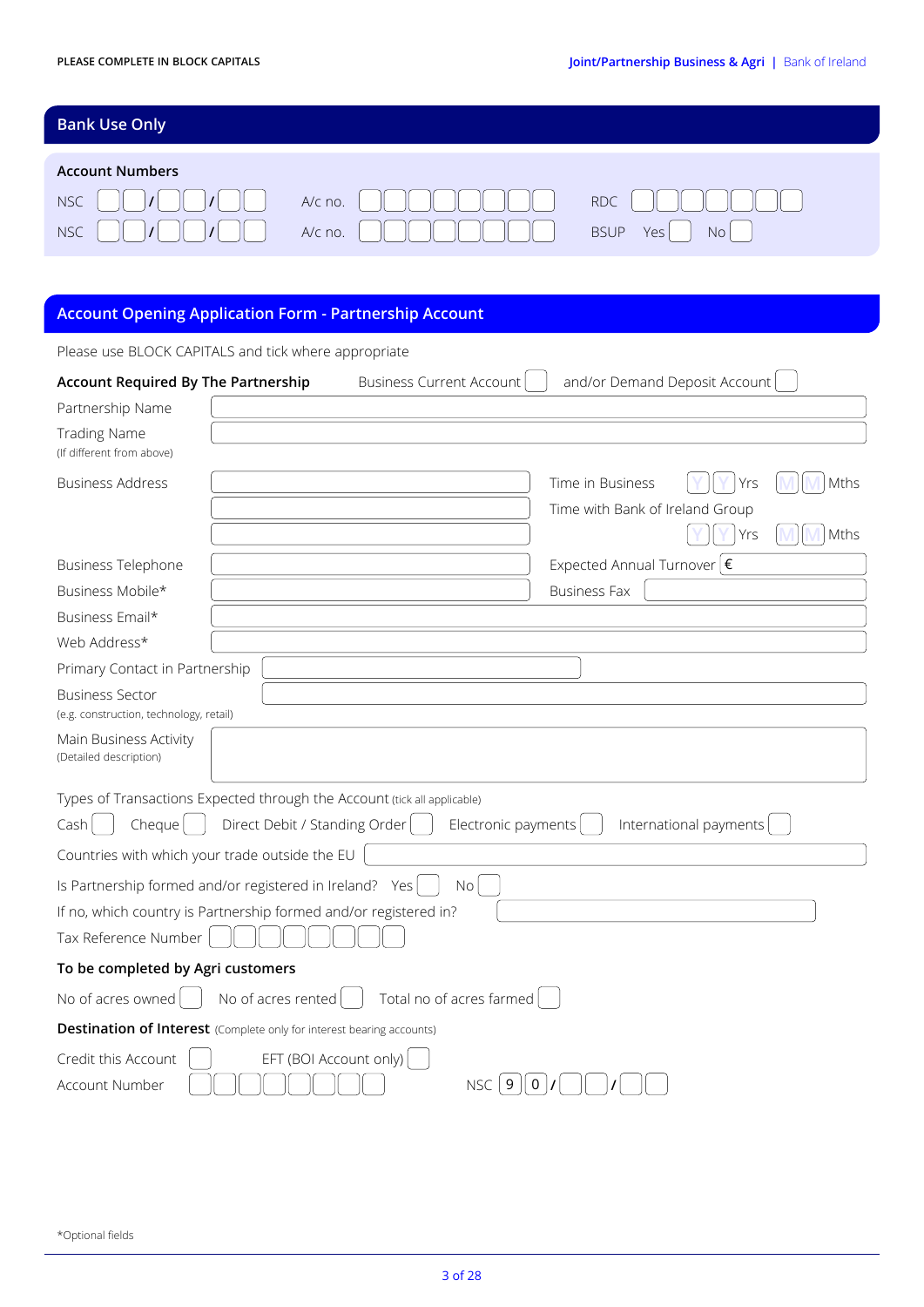# **Account Opening Application Form - Partnership Account** (Cont'd)

| Accountant's Details*                 |                                                               |
|---------------------------------------|---------------------------------------------------------------|
| Name of Accountancy Practice          |                                                               |
| Contact Name in Practice              |                                                               |
| Address                               |                                                               |
|                                       |                                                               |
| Telephone                             |                                                               |
| Solicitor's Details*                  |                                                               |
| Name of Solicitors Practice           |                                                               |
| Contact Name in Practice              |                                                               |
| Address                               |                                                               |
|                                       |                                                               |
| Telephone                             |                                                               |
| <b>Your Statement Requirements</b>    |                                                               |
| How often do you require a Statement? |                                                               |
| Monthly<br>Quarterly                  | Annually<br>Other                                             |
|                                       | What date of the month would you like your Statement to issue |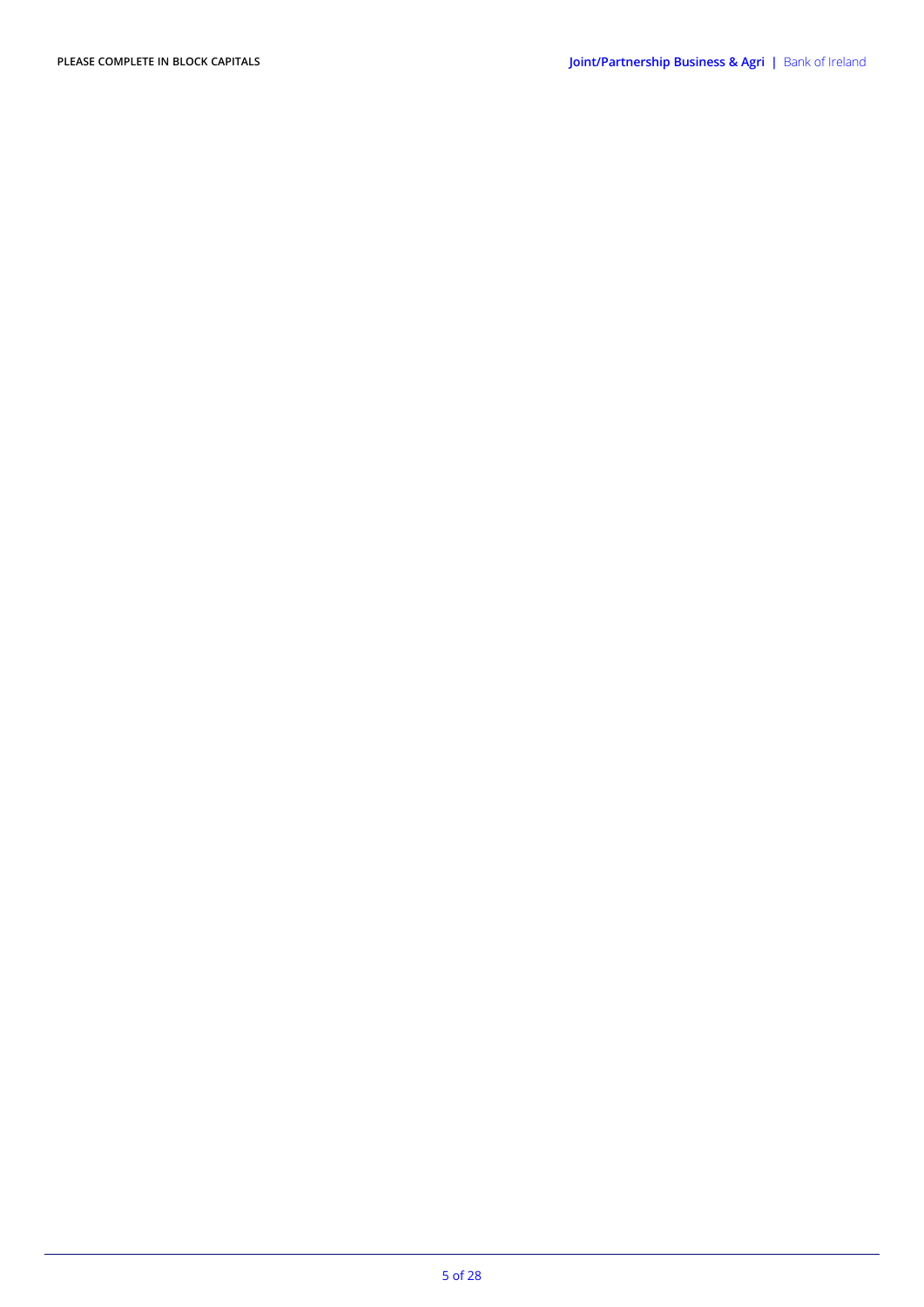#### **Our range of other Products and Services**

#### **Business Debit Card Application Form - 2 Cards Maximum**

| <b>Business Name</b><br>to appear on card<br>(max 24 characters) |        |  |  |  |  |  |  |  |  |
|------------------------------------------------------------------|--------|--|--|--|--|--|--|--|--|
| This must be the same as the name on the account.                |        |  |  |  |  |  |  |  |  |
| Name to appear on Card 1<br>(max 24 characters)                  |        |  |  |  |  |  |  |  |  |
| Signature 1                                                      | Sign 8 |  |  |  |  |  |  |  |  |
| Name to appear on Card 2<br>(max 24 characters)                  |        |  |  |  |  |  |  |  |  |
| Signature 2                                                      | Sign 8 |  |  |  |  |  |  |  |  |

A Business Debit Card will be issued to the above applicant(s) who must be an authorised signatory on the account. There are fees and charges associated with the use of the Business Debit Card including Government Stamp Duty. Please see the 'Schedule of Fees and Charges for Business Customers' and 'Schedule of International Transactions Charges Brochure' for details of Fees and Charges.

#### **Business Quick Lodge Card - (Optional)**

| Business Name<br>to appear on card<br>(max 24 characters)<br>This must be the same as the name on the account. |                                                                                                                                                                                                      |
|----------------------------------------------------------------------------------------------------------------|------------------------------------------------------------------------------------------------------------------------------------------------------------------------------------------------------|
|                                                                                                                | We have a number of other services that you may be interested in for your business. Please tick below if you require, or are<br>interested in receiving information regarding, any of the following: |
|                                                                                                                | the contract of the contract of the contract of<br>the company's company's company's company's                                                                                                       |

| Deposits                                                                                        |                                    | Lending/Overdrafts |  | Electronic Services |  |  |  |
|-------------------------------------------------------------------------------------------------|------------------------------------|--------------------|--|---------------------|--|--|--|
| Asset Finance                                                                                   |                                    | Invoice Finance    |  | Foreign Exchange    |  |  |  |
| <b>Treasury Services</b>                                                                        |                                    |                    |  |                     |  |  |  |
| Other                                                                                           | (please specify) $ $               |                    |  |                     |  |  |  |
| <b>Cheque Book</b>                                                                              |                                    |                    |  |                     |  |  |  |
|                                                                                                 | Please indicate which you require: |                    |  |                     |  |  |  |
|                                                                                                 | Standard Cheque Book (50 cheques)  |                    |  |                     |  |  |  |
| Businesscheck Cheque Book (carbonised)<br>- Additional charges apply for this cheque book style |                                    |                    |  |                     |  |  |  |
| Name to appear on Cheque Book*                                                                  |                                    |                    |  |                     |  |  |  |

\*This must always show your legal name and if required can also include a trading name as detailed above.

#### **Bank Use Only**

| All applications verified |                                   |  |  |  |  |  |
|---------------------------|-----------------------------------|--|--|--|--|--|
| Sign $\bigotimes$         | (Authorised Official)             |  |  |  |  |  |
| Signature No.             | Datel<br>$\prime$<br>(DD/MM/YYYY) |  |  |  |  |  |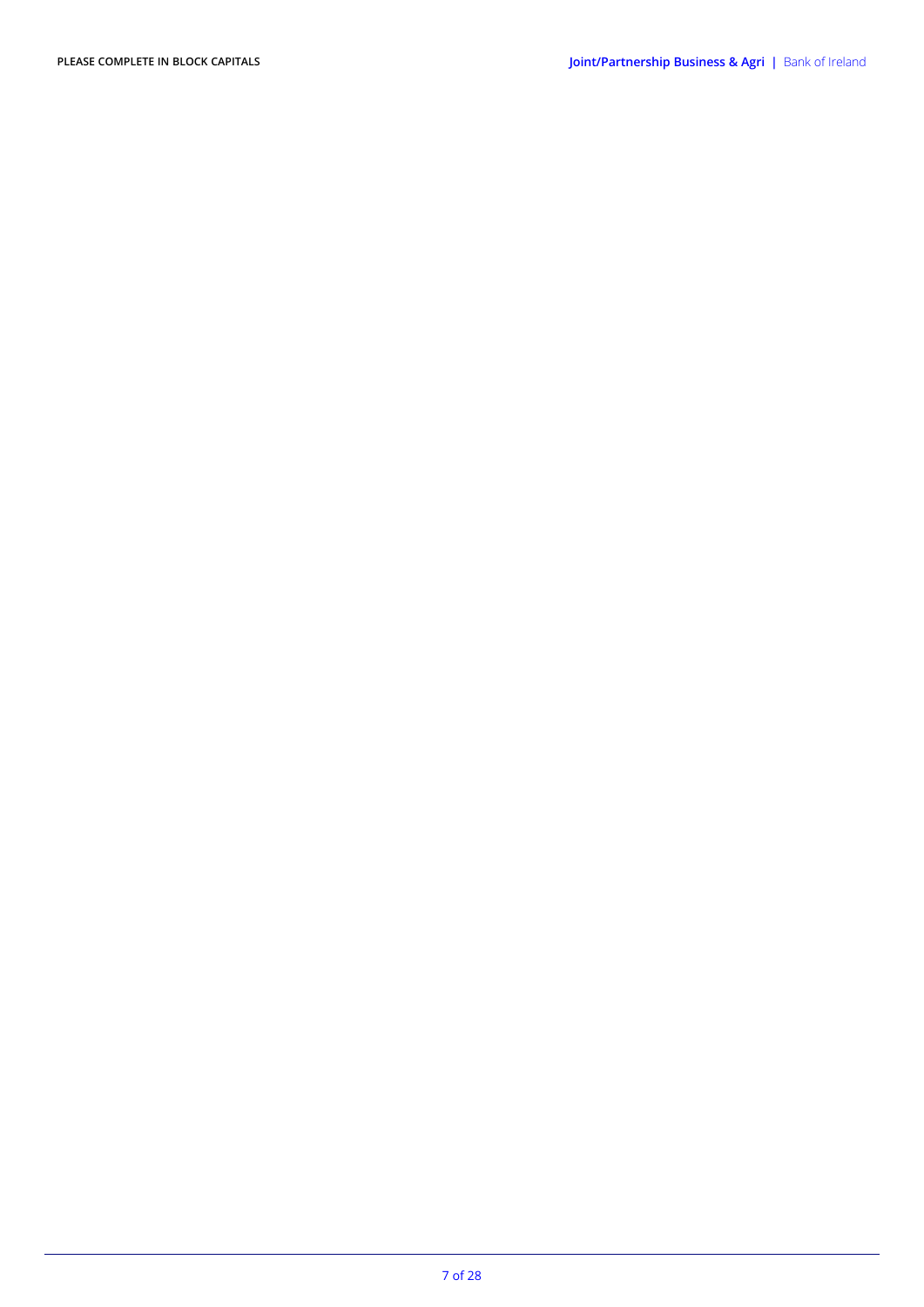| <b>Bank Use Only</b>                 |               |
|--------------------------------------|---------------|
|                                      |               |
| <b>NSC</b><br><b>Account Numbers</b> | $\mathcal{L}$ |
| $A/c$ no.2 $\parallel$<br>$A/c$ no.1 | $A/c$ no.3    |

## **Certified list with details of the Partners and Beneficial Owners**

#### **Please photocopy for additional partners, where required.**

| I certify that the names of the partners and beneficial owners of: |                                                                                |  |  |  |  |
|--------------------------------------------------------------------|--------------------------------------------------------------------------------|--|--|--|--|
|                                                                    |                                                                                |  |  |  |  |
| Partnership are as set out below:                                  |                                                                                |  |  |  |  |
| A. The Partners                                                    |                                                                                |  |  |  |  |
| <b>Partner Name</b>                                                |                                                                                |  |  |  |  |
| Residential Address                                                |                                                                                |  |  |  |  |
|                                                                    |                                                                                |  |  |  |  |
| Percentage Control<br>(if applicable)                              | %<br>Date of birth<br>Irish Resident Yes<br>No                                 |  |  |  |  |
| *Are you a U.S. citizen? Yes                                       | *Are you resident in the U.S. for tax purposes? Yes<br><b>No</b><br>Νo         |  |  |  |  |
| Tax Identification number (TIN):                                   | If you have answered yes to either of the above questions, please provide your |  |  |  |  |
| PPSN (Interest bearing accounts only)                              |                                                                                |  |  |  |  |
|                                                                    |                                                                                |  |  |  |  |
| <b>Partner Name</b>                                                |                                                                                |  |  |  |  |
| Residential Address                                                |                                                                                |  |  |  |  |
|                                                                    |                                                                                |  |  |  |  |
| Percentage Control<br>(if applicable)                              | %<br>Date of birth<br>Irish Resident Yes<br>No                                 |  |  |  |  |
| *Are you a U.S. citizen? Yes                                       | *Are you resident in the U.S. for tax purposes? Yes<br>No.<br>Νo               |  |  |  |  |
|                                                                    | If you have answered yes to either of the above questions, please provide your |  |  |  |  |
| Tax Identification number (TIN):                                   |                                                                                |  |  |  |  |
| PPSN (Interest bearing accounts only)                              |                                                                                |  |  |  |  |
| <b>Partner Name</b>                                                |                                                                                |  |  |  |  |
| Residential Address                                                |                                                                                |  |  |  |  |
|                                                                    |                                                                                |  |  |  |  |
| Percentage Control<br>(if applicable)                              | Irish Resident Yes<br>Date of birth<br>%<br>No                                 |  |  |  |  |
| *Are you a U.S. citizen? Yes                                       | *Are you resident in the U.S. for tax purposes? Yes<br>No<br>Νo                |  |  |  |  |
| Tax Identification number (TIN):                                   | If you have answered yes to either of the above questions, please provide your |  |  |  |  |
| PPSN (Interest bearing accounts only)                              |                                                                                |  |  |  |  |

\* This information is only required where the account opening entity is a 'Passive Non-Financial Foreign Entity' as such term is defined under FATCA legislation. For further information about FATCA, please see revenue.ie/en/business/aeoi/index.html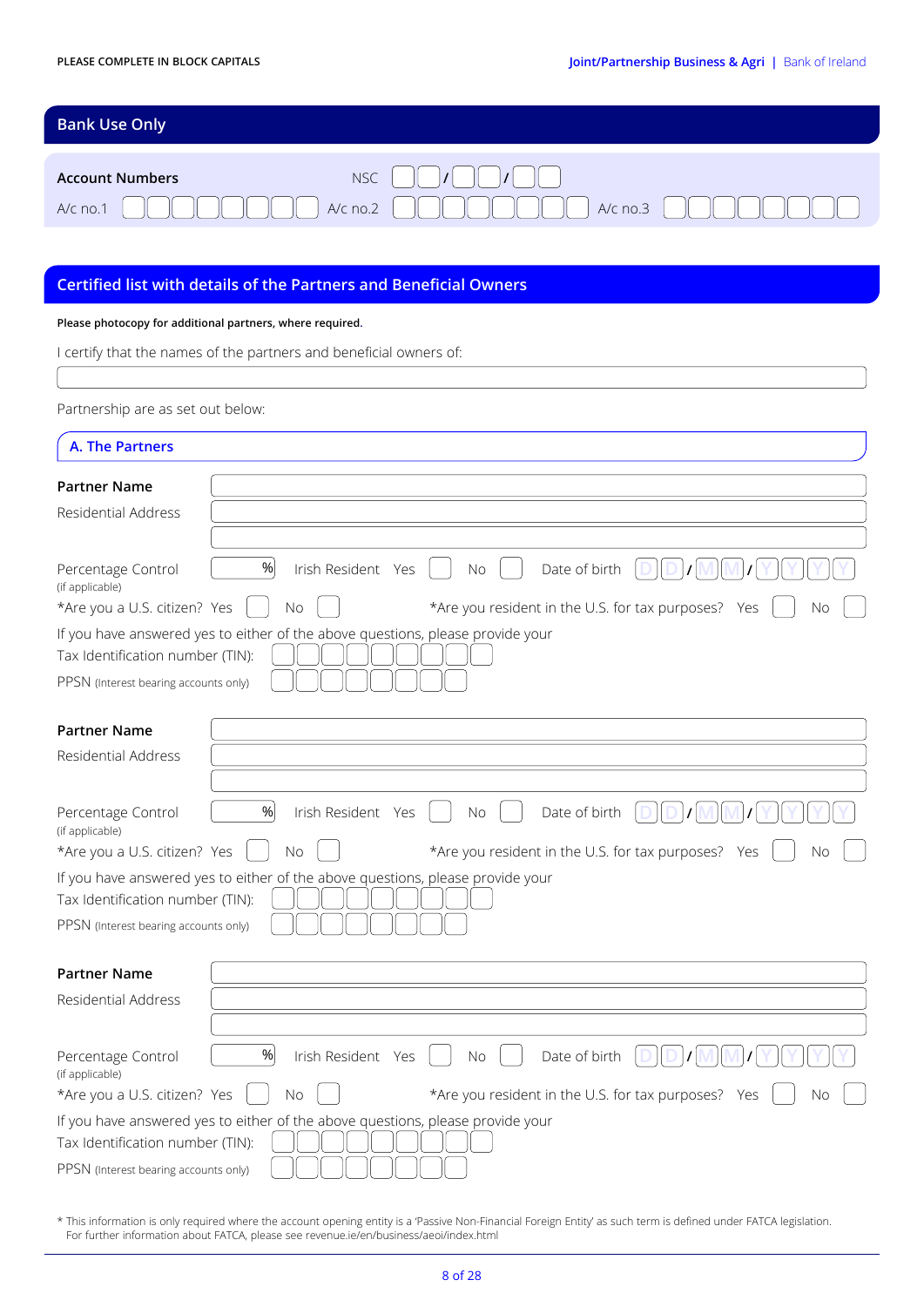## **Certified list with details of the Partners and Beneficial Owners** (Cont'd)

| <b>Partner Name</b>                                                                                                                                         |
|-------------------------------------------------------------------------------------------------------------------------------------------------------------|
| Residential Address                                                                                                                                         |
|                                                                                                                                                             |
| %<br>Date of birth<br>Irish Resident Yes<br>Percentage Control<br>No<br>(if applicable)                                                                     |
| *Are you a U.S. citizen? Yes<br>*Are you resident in the U.S. for tax purposes? Yes<br>No<br>Νo                                                             |
| If you have answered yes to either of the above questions, please provide your<br>Tax Identification number (TIN):<br>PPSN (Interest bearing accounts only) |
|                                                                                                                                                             |
| <b>Partner Name</b>                                                                                                                                         |
| Residential Address                                                                                                                                         |
|                                                                                                                                                             |
| %<br>Date of birth<br>Irish Resident Yes<br>Percentage Control<br><b>No</b><br>(if applicable)                                                              |
| *Are you a U.S. citizen? Yes<br>*Are you resident in the U.S. for tax purposes? Yes<br><b>No</b><br>Νo                                                      |
| If you have answered yes to either of the above questions, please provide your<br>Tax Identification number (TIN):<br>PPSN (Interest bearing accounts only) |
| <b>Partner Name</b>                                                                                                                                         |
| Residential Address                                                                                                                                         |
|                                                                                                                                                             |
| %<br>Date of birth<br>Percentage Control<br>Irish Resident Yes<br>No.<br>(if applicable)                                                                    |
| *Are you a U.S. citizen? Yes<br>*Are you resident in the U.S. for tax purposes? Yes<br><b>No</b><br>Νo                                                      |
| If you have answered yes to either of the above questions, please provide your<br>Tax Identification number (TIN):<br>PPSN (Interest bearing accounts only) |

\* This information is only required where the account opening entity is a 'Passive Non-Financial Foreign Entity' as such term is defined under FATCA legislation. For further information about FATCA, please see revenue.ie/en/business/aeoi/index.html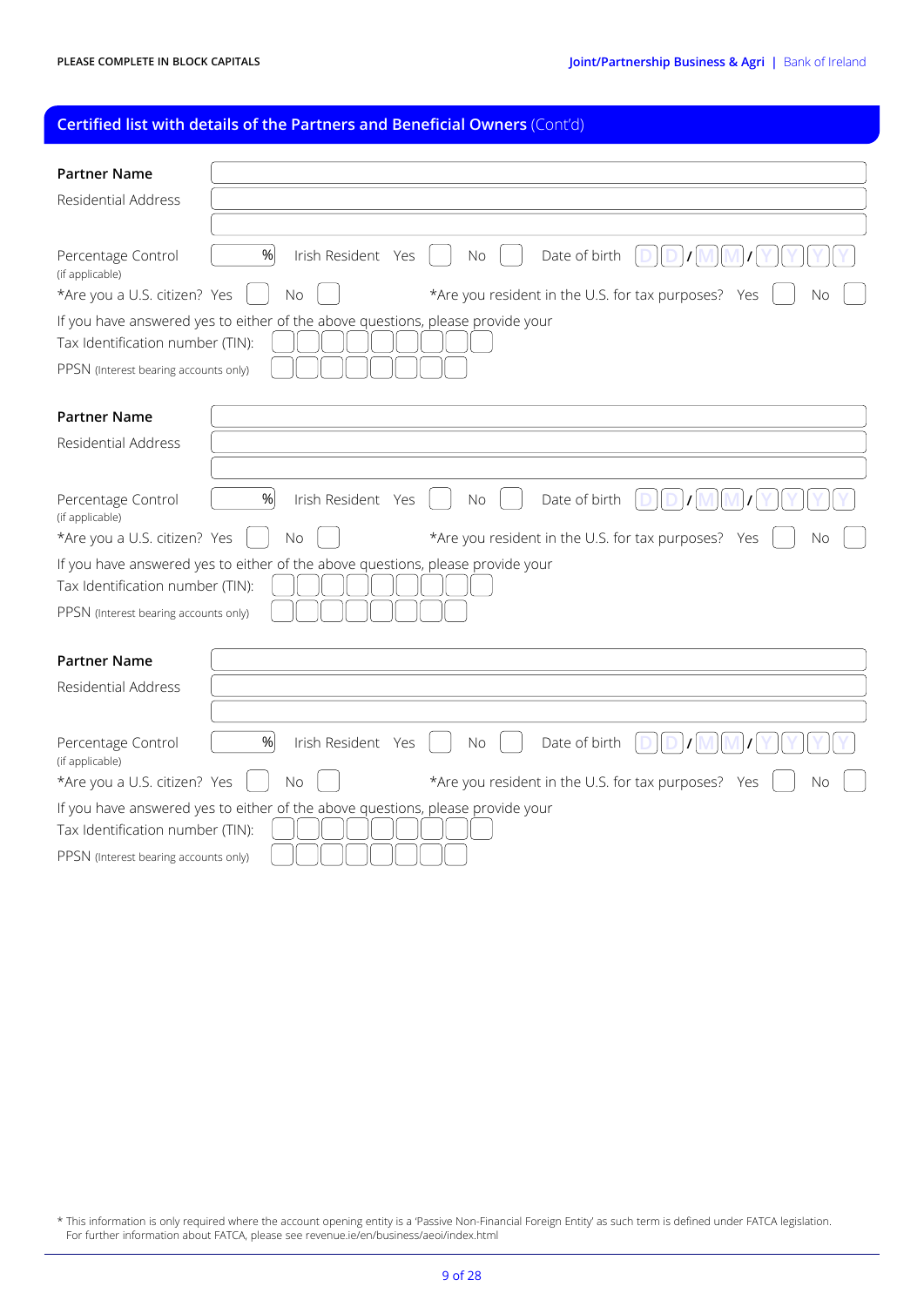## **Certified list with details of the Partners and Beneficial Owners** (Cont'd)

#### **B. Other Beneficial Owners (if any) - Individuals**

List the names of other Beneficial Owners of the Partnership (other than the partners listed on previous page at (A) i.e. all individuals who ultimately own or control 25% or more of the capital or profits or voting rights in the Partnership or otherwise exercise control over the management of the Partnership.

| <b>Beneficial Owner Name</b>                                          |                                                                                                                          |
|-----------------------------------------------------------------------|--------------------------------------------------------------------------------------------------------------------------|
| <b>Residential Address</b>                                            |                                                                                                                          |
| Percentage Control<br>(if applicable)<br>*Are you a U.S. citizen? Yes | %<br>Date of birth<br>Irish Resident Yes<br><b>No</b><br>*Are you resident in the U.S. for tax purposes? Yes<br>No<br>No |
|                                                                       | If you have answered Yes, please provide your Tax Identification Number (TIN)                                            |
| <b>Beneficial Owner Name</b>                                          |                                                                                                                          |
| Residential Address                                                   |                                                                                                                          |
| Percentage Control<br>(if applicable)                                 | Date of birth<br>%<br>Irish Resident Yes<br>No                                                                           |
| *Are you a U.S. citizen? Yes                                          | *Are you resident in the U.S. for tax purposes? Yes<br><b>No</b><br><b>No</b>                                            |
|                                                                       | If you have answered Yes, please provide your Tax Identification Number (TIN)                                            |
|                                                                       |                                                                                                                          |
| <b>Beneficial Owner Name</b>                                          |                                                                                                                          |
| Residential Address                                                   |                                                                                                                          |
| Percentage Control<br>(if applicable)                                 | %<br>Date of birth<br>Irish Resident Yes<br><b>No</b>                                                                    |
| *Are you a U.S. citizen? Yes                                          | *Are you resident in the U.S. for tax purposes? Yes<br>No<br>No                                                          |
|                                                                       | If you have answered Yes, please provide your Tax Identification Number (TIN)                                            |
|                                                                       |                                                                                                                          |
| <b>Beneficial Owner Name</b>                                          |                                                                                                                          |
| Residential Address                                                   |                                                                                                                          |
| Percentage Control<br>(if applicable)                                 | %<br>Date of birth<br>Irish Resident Yes<br>No                                                                           |
| *Are you a U.S. citizen? Yes                                          | *Are you resident in the U.S. for tax purposes? Yes<br><b>No</b><br><b>No</b>                                            |
|                                                                       | If you have answered Yes, please provide your Tax Identification Number (TIN)                                            |

\* This information is only required where the account opening entity is a 'Passive Non-Financial Foreign Entity' as such term is defined under FATCA legislation. For further information about FATCA, please see revenue.ie/en/business/aeoi/index.html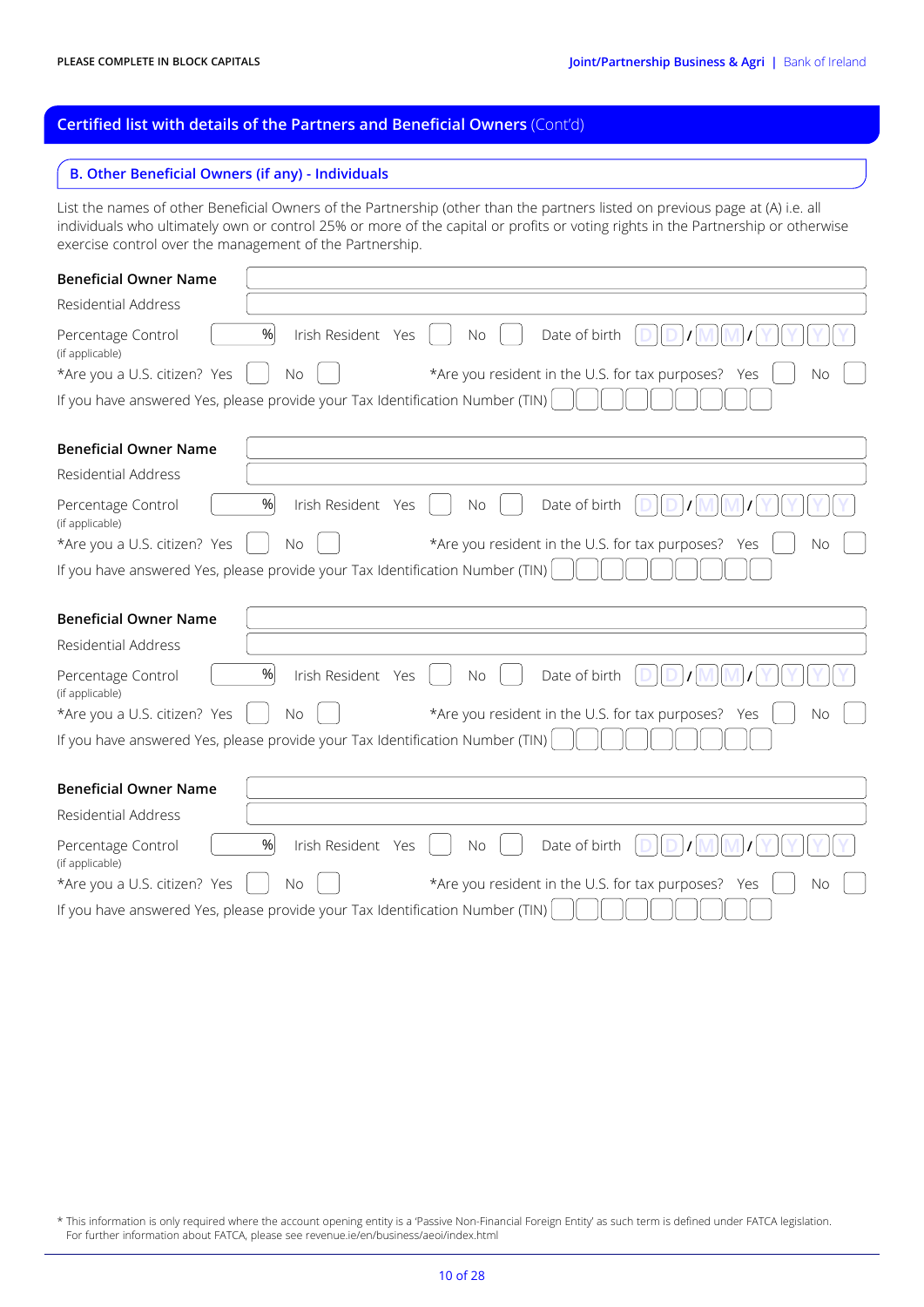#### **Certified list with details of the Partners and Beneficial Owners** (Cont'd)

#### **C. Other Beneficial owners (if any) - Shareholding Entities**

List below any **Shareholding Entities** that ultimately owns or controls 25% or more of the shares or voting rights in the Partnership or otherwise exercises control over the management of this Partnership:

| 1. Name of Entity                     |   |                   |
|---------------------------------------|---|-------------------|
| Address                               |   |                   |
| Percentage Control<br>(if applicable) | % | Registered Number |
| U.S. Tax Identification Number (TIN)  |   | (if applicable)   |
| 2. Name of Entity                     |   |                   |
| Address                               |   |                   |
| Percentage Control<br>(if applicable) | % | Registered Number |
| U.S. Tax Identification Number (TIN)  |   | (if applicable)   |

**For any of the Shareholding Entities listed above please provide details of all Beneficial Owners - that is those who ultimately own or control 25% or more of the shares or voting rights in the Shareholding Entity or otherwise exercise control over the management of the Shareholding Entity. I confirm that the information provided herein in respect of the Partners and Beneficial Owners of this Partnership are correct.**

I undertake to advise you of any changes to the above list of Partners and/or Beneficial Owners.

Sign<br>here

**Partner signature** 

**The above confirmation must be signed by a Partner on behalf of the Partnership.**

## **Bank Use Only**

#### **Branch Checklist**

| Please check that information has been captured on the account application to allow you to complete the following risk assessment.                                                                                                                                                    |                                                                                                  |  |                          |  |     |           |
|---------------------------------------------------------------------------------------------------------------------------------------------------------------------------------------------------------------------------------------------------------------------------------------|--------------------------------------------------------------------------------------------------|--|--------------------------|--|-----|-----------|
| <b>Business Activity</b>                                                                                                                                                                                                                                                              |                                                                                                  |  |                          |  |     |           |
|                                                                                                                                                                                                                                                                                       | Do you consider the business activity of the client to be high risk?                             |  |                          |  | Yes | <b>No</b> |
|                                                                                                                                                                                                                                                                                       | Was there any element of non face to face contact with the principal(s)                          |  |                          |  |     |           |
| of the connection during the application?                                                                                                                                                                                                                                             |                                                                                                  |  |                          |  | Yes | <b>No</b> |
|                                                                                                                                                                                                                                                                                       | Are there any non-resident politically exposed persons (PEP) associated with the account/entity? |  |                          |  | Yes | <b>No</b> |
|                                                                                                                                                                                                                                                                                       | Does the business have any business dealings / trade with Iran?                                  |  |                          |  | Yes | <b>No</b> |
|                                                                                                                                                                                                                                                                                       | Does the business have any trading partners who deal with / trade with Iran?                     |  |                          |  | Yes | <b>No</b> |
|                                                                                                                                                                                                                                                                                       | Does the client intend to have dealings with High/Very High risk countries?                      |  |                          |  | Yes | <b>No</b> |
| Source of Funds                                                                                                                                                                                                                                                                       |                                                                                                  |  | Source of Wealth         |  |     |           |
| Standard<br>High<br>Overall Risk Rating*<br>*If 'Y' to any of the above questions, relationship should be considered of higher risk.<br>All higher risk rated accounts must be referred to Network Governance & Control for<br>sign off prior to account opening. Email: NG&C@boi.com |                                                                                                  |  |                          |  |     |           |
| Sign<br>here <b>A</b>                                                                                                                                                                                                                                                                 |                                                                                                  |  | (Staff Member) Staff No. |  |     |           |
| Date                                                                                                                                                                                                                                                                                  | (DD/MM/YYYY)                                                                                     |  |                          |  |     |           |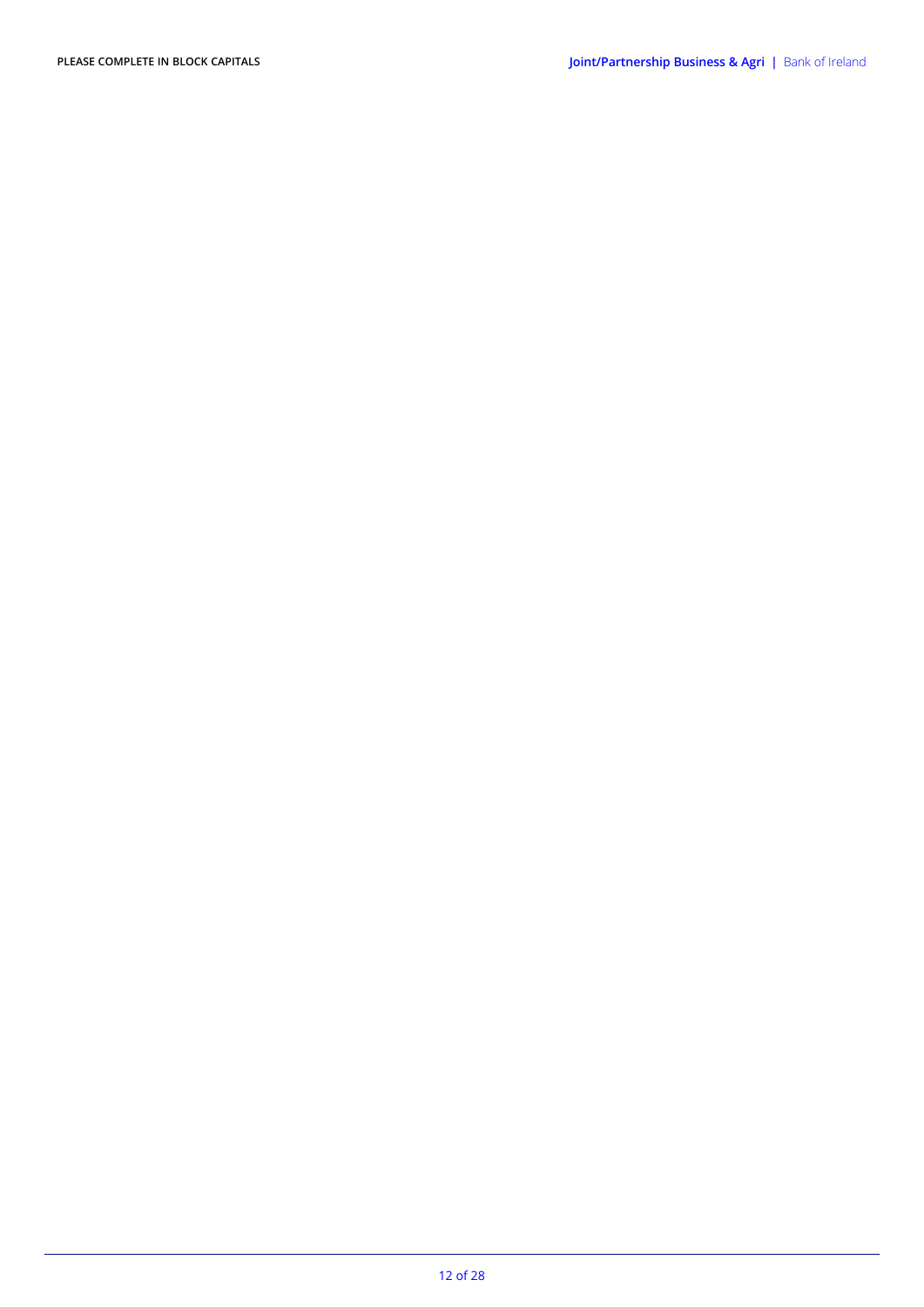| <b>Bank Use Only</b>   |                                             |
|------------------------|---------------------------------------------|
|                        |                                             |
| <b>Account Numbers</b> | <b>NSC</b><br>$\mathbf{I}$<br>$\mathcal{L}$ |
| A/c no.1               | $A/c$ no.2<br>$A/c$ no.3                    |

## **Partnership Mandate and Data Protection Acknowledgement Form**

This form must be completed by all the partners in the partnership

#### **To: The Governor and Company of the Bank of Ireland ("The Bank").**

| Brand | $1 - 1 -$<br>י וטווט וש |  |
|-------|-------------------------|--|
|       | Date                    |  |

We, the undersigned, having read and understood the New Customer Business Account Terms and Conditions, Conditions of Use and Customer Handbook for Business On Line (online banking), Demand Deposit Account Terms and Conditions (if applicable), Terms of Business, Bank of Ireland's Data Privacy Summary, Schedule of Fees and Charges for Business Customers, Schedule of International Transaction Charges and the Schedule of Fees and Charges for Business On Line (included in the Business On Line brochure) hereby authorise you to open one or more accounts in our names, or in the Registered Partnership name of

and we authorise you to honour all cheques, promissory notes, bills, withdrawal forms and orders drawn on the accounts and to act on the instructions relating to the accounts signed by the following:

| Any one of         | All of<br>Any two of<br>(please tick whichever is applicable) |
|--------------------|---------------------------------------------------------------|
| 1. Signatory Name  |                                                               |
| Specimen Signature | Sign 8                                                        |
| 2. Signatory Name  |                                                               |
| Specimen Signature | Sign 8                                                        |
| 3. Signatory Name  |                                                               |
| Specimen Signature | Sign 87                                                       |
| 4. Signatory Name  |                                                               |
| Specimen Signature | Sign 87                                                       |
| 5. Signatory Name  |                                                               |
| Specimen Signature | Sign 87                                                       |
| 6. Signatory Name  |                                                               |
| Specimen Signature | Sign 87                                                       |

notwithstanding that such action may lead to borrowing or cause any account to be overdrawn or any overdraft to be increased. We agree with you and one another that in the event of the death of any one or more of us any monies outstanding in any accounts in our joint names shall be payable to or held for the survivor or survivors and in the event of the death of the last survivor for the personal representative(s) of the last survivor. We hereby agree to hold ourselves severally as well as jointly liable for all monies due and liabilities incurred under the above authorisation in any manner whatsoever. Furthermore, we hereby agree that this Mandate shall remain in full force and effect until an amending Mandate shall be communicated to you under our joint signatures.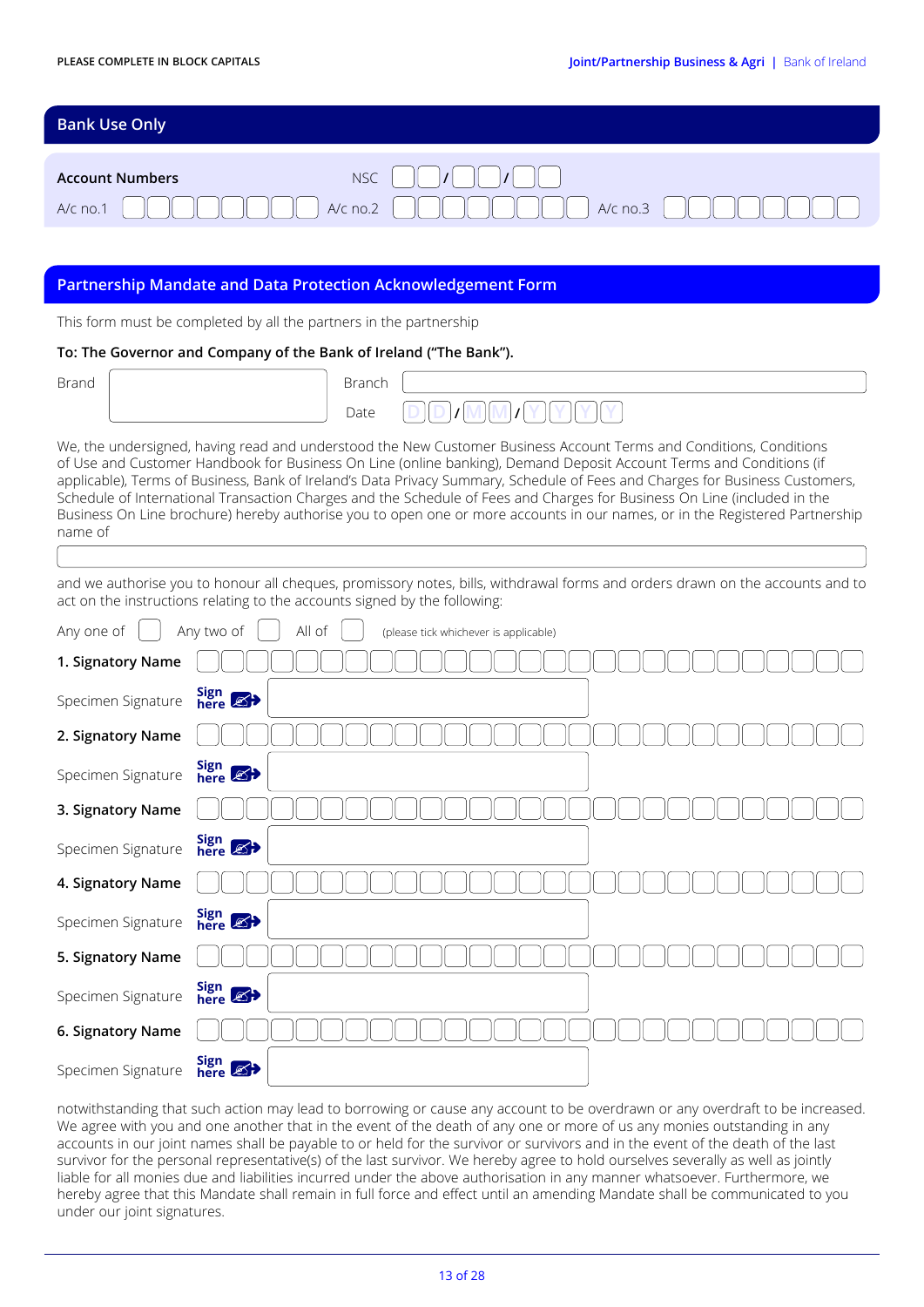## **Partnership Mandate and Data Protection Acknowledgement Form** (Cont'd)

#### **Data Protection**

I/We understand that – unless the Bank has told me/us differently - the provision of my/our personal details by me/us to the Bank for the purposes of this application is a contractual requirement and/or necessary for the Bank to comply with its legal obligations.

By signing this form, I/we acknowledge that I/we have read Bank of Ireland's Data Privacy Summary provided with this application.

Please note that more detailed information is available in the full Bank of Ireland Data Privacy Notice which is available on request or at **bankofireland.com/privacy**. This notice is a guide to how the Bank of Ireland Group processes personal data.

#### **Optional Consent to Marketing**

From time to time Bank of Ireland Group\* would like to let you know about products and services that we believe are relevant to you that may make your life easier or offer you value. Please tick one of the options below:

| Signatory 1:        | Email | SMS/Digital Message | Phone Call | Post | No thanks |
|---------------------|-------|---------------------|------------|------|-----------|
| Signatory 2:        | Email | SMS/Digital Message | Phone Call | Post | No thanks |
| Signatory 3:        | Email | SMS/Digital Message | Phone Call | Post | No thanks |
| Signatory 4:        | Email | SMS/Digital Message | Phone Call | Post | No thanks |
| <b>Signatory 5:</b> | Email | SMS/Digital Message | Phone Call | Post | No thanks |
| Signatory 6:        | Email | SMS/Digital Message | Phone Call | Post | No thanks |

#### **Optional Consent to Analytics**

The more you allow us to know about you, the better we can make your experience with the Bank of Ireland Group. By giving us your consent to analyse your individual transactional data we can identify products or offers that are of value to you. Please tick one of the options below:

| Signatory 1:        | Yes please | No thanks |  |
|---------------------|------------|-----------|--|
| Signatory 2:        | Yes please | No thanks |  |
| Signatory 3:        | Yes please | No thanks |  |
| Signatory 4:        | Yes please | No thanks |  |
| <b>Signatory 5:</b> | Yes please | No thanks |  |
| Signatory 6:        | Yes please | No thanks |  |

You can let us know at any time and free of charge, if you would like us to stop using your data in the ways set out above by calling us on 01 688 3674.

Please read the Bank of Ireland Group Data Privacy Summary provided to you which describes how and why we process personal information.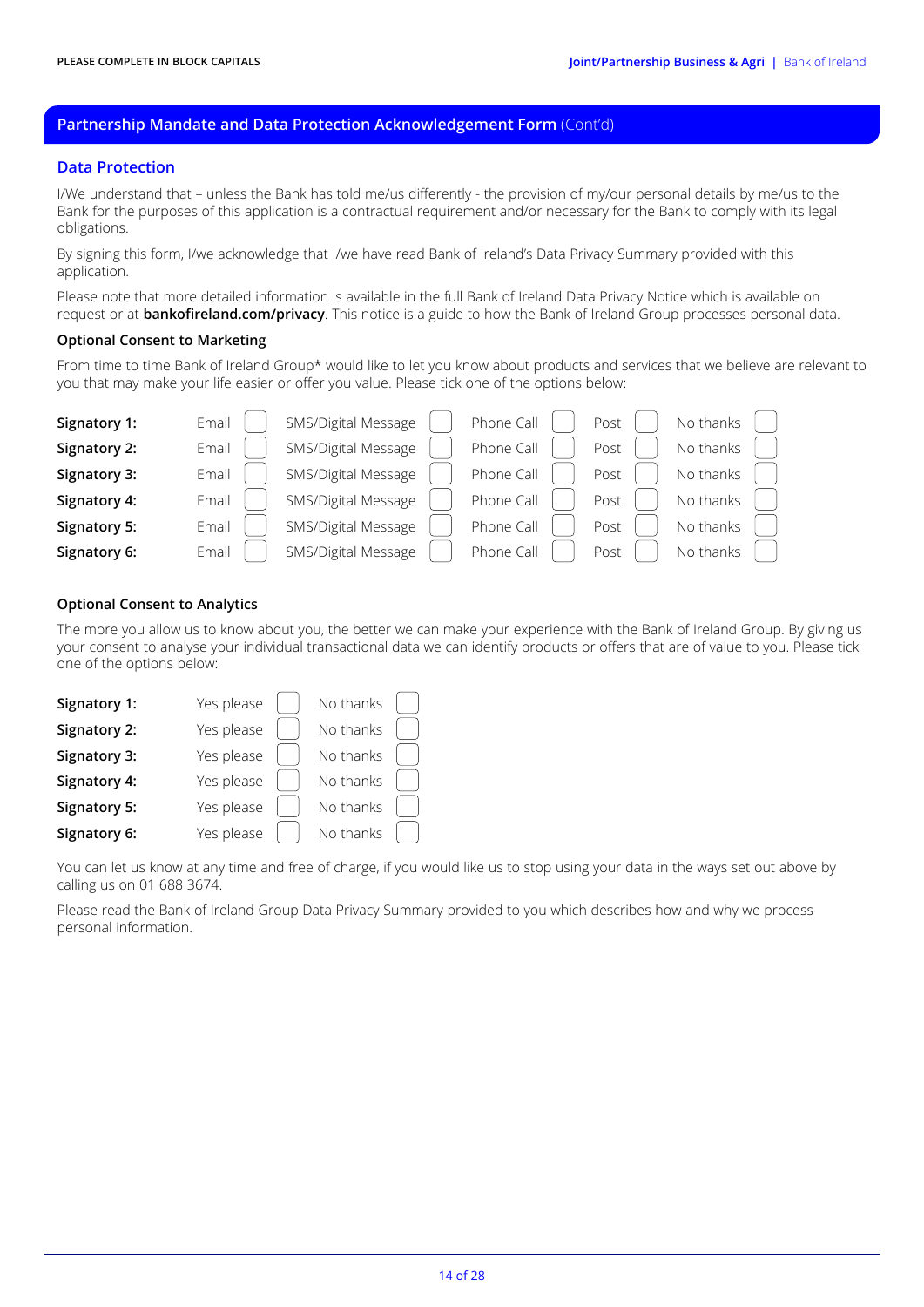## **Partnership Mandate and Data Protection Acknowledgement Form** (Cont'd)

#### **Application**

#### **To the Bank of Ireland Group**

- 1. Where this application is an application for facilities, we confirm that we are not less than 18 years of age.
- 2. We certify the accuracy of the information in the event of any future applications by us (whether oral or written) for a facility, unless we expressly advise you to the contrary at the time of any such future application.
- 3. We understand that you reserve the right to decline this or any future application without being required to state a reason and that no correspondence will be entered into in such circumstances.
- 4. Where we have provided personal data to the Bank relating to individuals including but not limited to authorised signatories, administrators, users or beneficial owners, by signing this application and any other application forms in this pack, we confirm that we have informed those individuals that personal data relating to them has been or may be disclosed to the Bank and used by the Bank in accordance with Bank of Ireland's Data Privacy Summary provided card holders with this application. More detailed information is available in the full Bank of Ireland Data Privacy Notice which is available on request from the Bank or at bankofireland.com/privacy. This notice is a guide to how the Bank of Ireland Group processes personal data.
- 5. In the event of a facility being approved, we authorise you to make the facility available and to put the appropriate repayment schedule into effect.
- 6. We agree that the facility (and any other facilities as may be granted by you at your discretion) shall be subject to the terms and conditions and specific provisions detailed in your Credit Agreement, once issued.
- 7. As part of the application process and ongoing loan management we may carry out credit checks and share information with other registers/credit agencies, other than the Central Credit Register. If we do this, they will keep a record of this information and may give it to other financial institutions that you apply to for credit facilities.

#### **Business On Line**

Where the Business On Line facility is provided, that (You may nominate 1 or 2 Administrators - please complete fields below as appropriate)

| Mr/Ms     |              | <b>Administrator 1</b>                        |
|-----------|--------------|-----------------------------------------------|
| Signature | Sign<br>here | also to sign on page 15) and/or               |
| Mr/Ms     |              | <b>Administrator 2</b>                        |
| Signature | Sign 8       | (where required) (also to sign on<br>page 15) |

is/are appointed as Administrator(s) for the Business Account (herein together referred to as the "Administrator(s)", as such term is defined in the Conditions of Use. That the Administrator(s) is authorised:

- a) to confirm in writing to the Bank the identity of the Originating Accounts (as defined in the Conditions of Use) of the Business Account in respect of which the Services or any of them will be provided as of the date of execution of the Agreement, together with the identity of the Nomination Account (as defined in the Conditions of Use);
- b) to advise the Bank in writing from time to time of any changes to, deletion or addition of Originating Accounts of the Business Account accessed through the Services; and
- c) to perform the other functions identified in the Agreement, as same may be amended from time to time.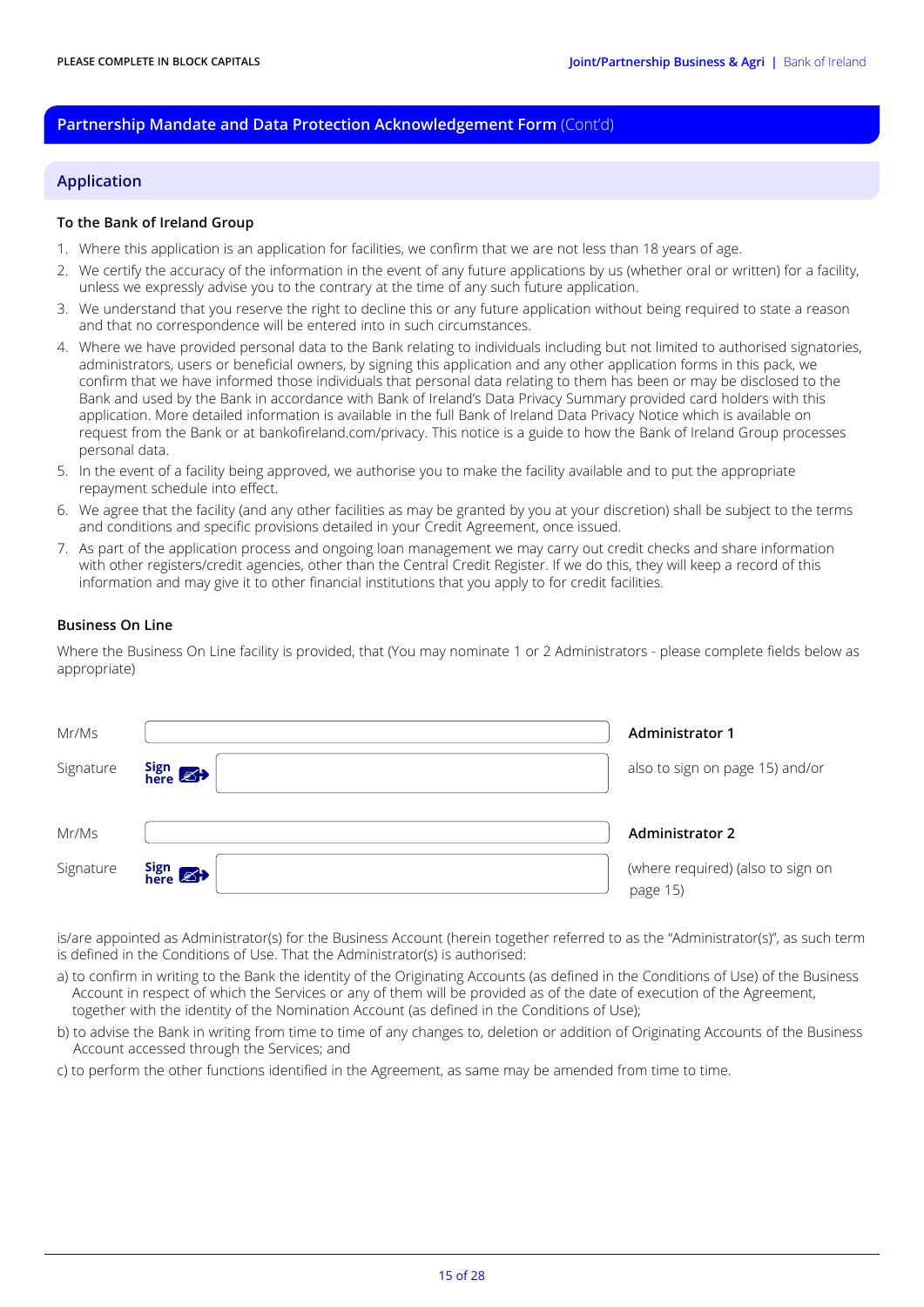## **Partnership Mandate and Data Protection Acknowledgement Form** (Cont'd)

**The foregoing Mandate (which will remain in effect until an amending Mandate shall be communicated to you under our joint signatures), Acknowledgement and Authorisation is signed by all partners:**

| Date         |                               |                           |
|--------------|-------------------------------|---------------------------|
|              | Partner Name (BLOCK CAPITALS) | Signature                 |
| 1.           |                               | Sign<br>here              |
| 2.           |                               | Sign<br>here              |
| 3.           |                               | Sign<br>here 87           |
| 4.           |                               | Sign<br>here $\mathbb{Z}$ |
| 5.           |                               | Sign<br>here 87           |
| 6.           |                               | Sign 8                    |
| Witness Name |                               | (BLOCK CAPITALS)          |
|              | Sign 8<br>Witness Signature   | Date                      |
|              | Occupation of Witness         | (BLOCK CAPITALS)          |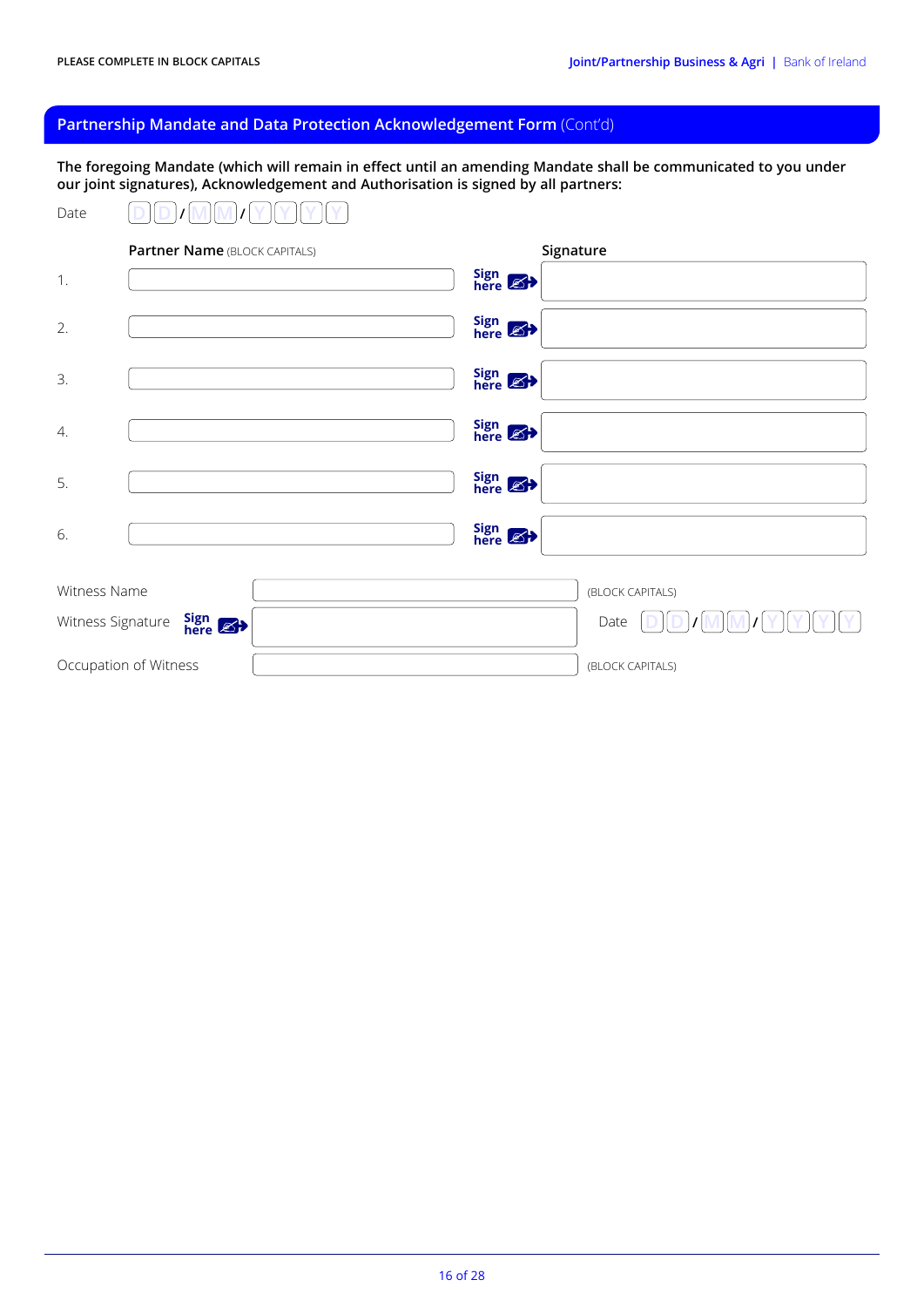## **Identification and Acknowledgement Form (1)**

#### **Please photocopy where required.**

This form should be completed by the individual presenting the Identification & Verification Documents. (The Bank may also, at its discretion, require any of the Partners, Authorised Signatories or other Beneficial Owners to complete this form) Two copies of the Form are enclosed in this Application Pack.

| Account Name                                                           |                                                                                                                                                                                                                                                                                                                                                                                         |
|------------------------------------------------------------------------|-----------------------------------------------------------------------------------------------------------------------------------------------------------------------------------------------------------------------------------------------------------------------------------------------------------------------------------------------------------------------------------------|
| Account Number                                                         |                                                                                                                                                                                                                                                                                                                                                                                         |
| Person to be identified                                                |                                                                                                                                                                                                                                                                                                                                                                                         |
|                                                                        | Beneficial Owner<br>Relationship of this person to the above account (please tick all applicable)<br>Signatory<br>Partner                                                                                                                                                                                                                                                               |
| <b>Data Protection</b>                                                 |                                                                                                                                                                                                                                                                                                                                                                                         |
|                                                                        | I understand that – unless the Bank has told me differently - the provision of my personal details by me to the Bank for the<br>purposes of this application is a contractual requirement and/or necessary for the Bank to comply with its legal obligations.                                                                                                                           |
|                                                                        | By signing this form, I acknowledge that I have read Bank of Ireland's Data Privacy Summary provided with this application.                                                                                                                                                                                                                                                             |
|                                                                        | Please note that more detailed information is available in the full Bank of Ireland Data Privacy Notice which is available on<br>request or at bankofireland.com/privacy. This notice is a guide to how the Bank of Ireland Group processes personal data.                                                                                                                              |
| Sign 8<br>Signed                                                       | Date                                                                                                                                                                                                                                                                                                                                                                                    |
|                                                                        | Interest bearing accounts for non registered partnerships - partners only                                                                                                                                                                                                                                                                                                               |
| PPSN not provided                                                      | I don't have official documentation with my name, address and PPSN but I will let you have this<br>as soon as I can. I declare the foregoing to be true and accurate.                                                                                                                                                                                                                   |
| PPSN provided but no proof attached                                    | I don't have official documentation with my name, address and PPSN but I will let you have this<br>as soon as I can. I confirm the PPS supplied below is my PPSN. I declare the foregoing to be true<br>and accurate.                                                                                                                                                                   |
| PPSN provided and proof attached                                       | PPSN                                                                                                                                                                                                                                                                                                                                                                                    |
| Sign $\mathbb{Z}^2$<br>Signed                                          | Date                                                                                                                                                                                                                                                                                                                                                                                    |
| <b>Bank Use Only</b>                                                   |                                                                                                                                                                                                                                                                                                                                                                                         |
|                                                                        |                                                                                                                                                                                                                                                                                                                                                                                         |
|                                                                        | Is person to be identified an existing Bank of Ireland Group Customer<br>Yes<br><b>No</b>                                                                                                                                                                                                                                                                                               |
| IF YES Name of Branch/Group Entity                                     |                                                                                                                                                                                                                                                                                                                                                                                         |
|                                                                        | Anti Money Laundering Documentation Screen completed for the above account.<br>Yes                                                                                                                                                                                                                                                                                                      |
|                                                                        | ID Documentation for the person named above must be confirmed in order.<br>Anti Money Laundering Documentation Screen completed for the above account.<br>Yes                                                                                                                                                                                                                           |
|                                                                        | With the person's acknowledgment that he/she has been provided with a copy of the Data Protection Summary as detailed above,<br>you can request the Branch/Group Entity who has established his/her identity to update the AML Documentation Screen or<br>provide copies of the ID documentation for your records or you can request him/her to provide the necessary ID documentation. |
|                                                                        | IF NO Name and current permanent address must be verified in line with procedures.                                                                                                                                                                                                                                                                                                      |
|                                                                        | Face to Face contact with person being identified No<br>If NO, specify method of contact                                                                                                                                                                                                                                                                                                |
| Address Verification 2 x method(s) used<br>(for non Face to Face only) | (two forms of address verification must be obtained)                                                                                                                                                                                                                                                                                                                                    |
|                                                                        | Anti Money Laundering Documentation Screen completed for person named above.<br>Yes                                                                                                                                                                                                                                                                                                     |
| Signed (Staff Member) here                                             | Sign<br>Staff No.                                                                                                                                                                                                                                                                                                                                                                       |
| Date                                                                   | Copies of ID material(s) must be attached to this form.<br>(DD/MM/YYYY)                                                                                                                                                                                                                                                                                                                 |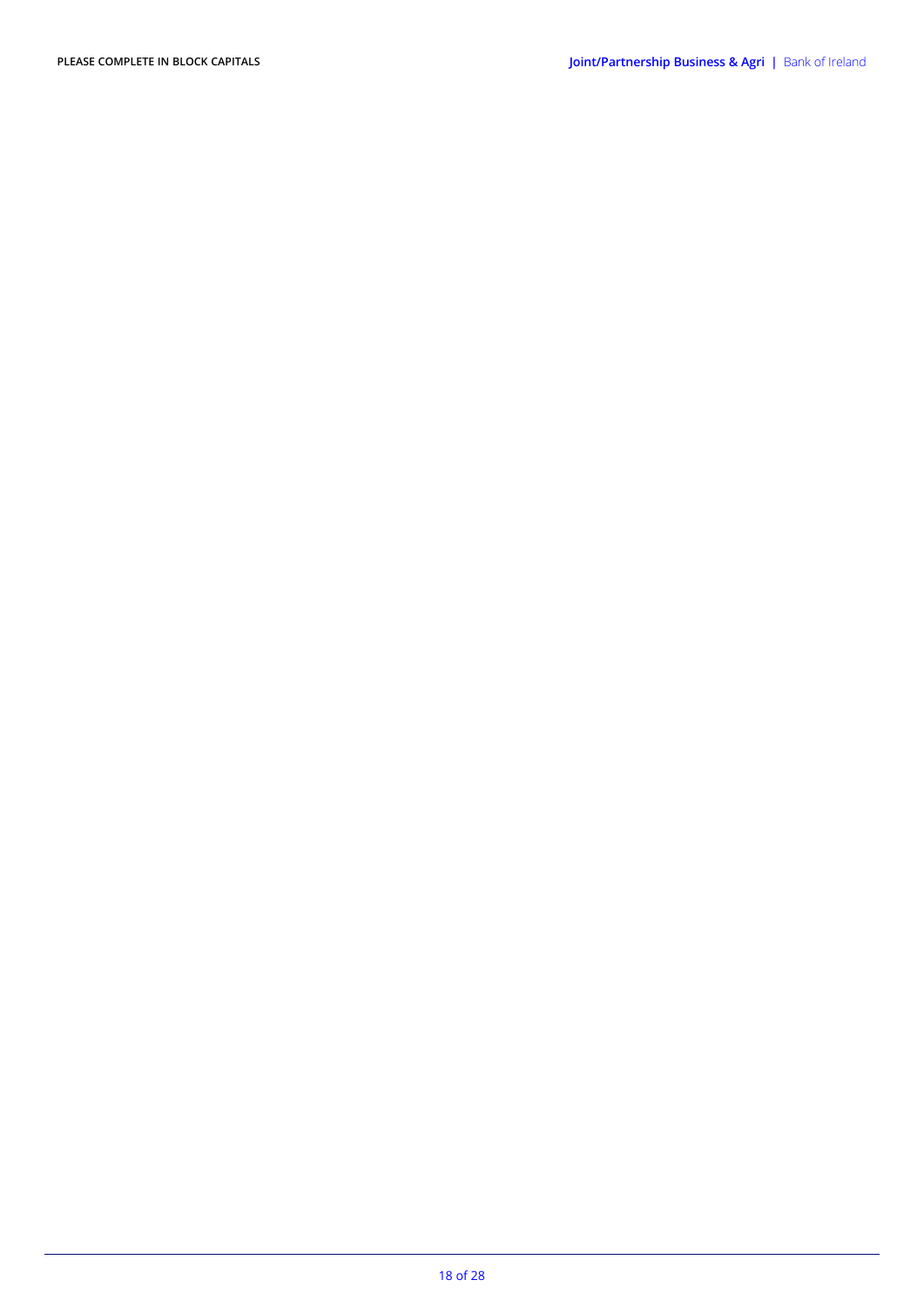## **Identification and Acknowledgement Form (2)**

#### **Please photocopy where required.**

This form should be completed by the individual presenting the Identification & Verification Documents. (The Bank may also, at its discretion, require any of the Partners, Authorised Signatories or other Beneficial Owners to complete this form) Two copies of the Form are enclosed in this Application Pack.

| Account Name                                                           |                                                                                                                                                                                                                                                                                                                                                                                         |
|------------------------------------------------------------------------|-----------------------------------------------------------------------------------------------------------------------------------------------------------------------------------------------------------------------------------------------------------------------------------------------------------------------------------------------------------------------------------------|
| Account Number                                                         |                                                                                                                                                                                                                                                                                                                                                                                         |
| Person to be identified                                                |                                                                                                                                                                                                                                                                                                                                                                                         |
|                                                                        | <b>Beneficial Owner</b><br>Relationship of this person to the above account (please tick all applicable)<br>Signatory<br>Partner                                                                                                                                                                                                                                                        |
| <b>Data Protection</b>                                                 |                                                                                                                                                                                                                                                                                                                                                                                         |
|                                                                        | I understand that – unless the Bank has told me differently - the provision of my personal details by me to the Bank for the<br>purposes of this application is a contractual requirement and/or necessary for the Bank to comply with its legal obligations.                                                                                                                           |
|                                                                        | By signing this form, I acknowledge that I have read Bank of Ireland's Data Privacy Summary provided with this application.                                                                                                                                                                                                                                                             |
|                                                                        | Please note that more detailed information is available in the full Bank of Ireland Data Privacy Notice which is available on<br>request or at bankofireland.com/privacy. This notice is a guide to how the Bank of Ireland Group processes personal data.                                                                                                                              |
| Sign 8<br>Signed                                                       | Date                                                                                                                                                                                                                                                                                                                                                                                    |
|                                                                        | Interest bearing accounts for non registered partnerships - partners only                                                                                                                                                                                                                                                                                                               |
| PPSN not provided                                                      | I don't have official documentation with my name, address and PPSN but I will let you have this<br>as soon as I can. I declare the foregoing to be true and accurate.                                                                                                                                                                                                                   |
| PPSN provided but no proof attached                                    | I don't have official documentation with my name, address and PPSN but I will let you have this<br>as soon as I can. I confirm the PPS supplied below is my PPSN. I declare the foregoing to be true<br>and accurate.                                                                                                                                                                   |
| PPSN provided and proof attached                                       | PPSN                                                                                                                                                                                                                                                                                                                                                                                    |
| Sign 8<br>Signed                                                       | Date                                                                                                                                                                                                                                                                                                                                                                                    |
|                                                                        |                                                                                                                                                                                                                                                                                                                                                                                         |
| For Bank Use Only                                                      |                                                                                                                                                                                                                                                                                                                                                                                         |
|                                                                        |                                                                                                                                                                                                                                                                                                                                                                                         |
|                                                                        | Is person to be identified an existing Bank of Ireland Group Customer<br>Yes<br><b>No</b>                                                                                                                                                                                                                                                                                               |
| If YES Name of Branch/Group Entity                                     |                                                                                                                                                                                                                                                                                                                                                                                         |
|                                                                        | Anti Money Laundering Documentation Screen completed for the above account.<br>Yes                                                                                                                                                                                                                                                                                                      |
|                                                                        | ID Documentation for the person named above must be confirmed in order.<br>Anti Money Laundering Documentation Screen completed for the above account.<br>Yes                                                                                                                                                                                                                           |
|                                                                        | With the person's acknowledgment that he/she has been provided with a copy of the Data Protection Summary as detailed above,<br>you can request the Branch/Group Entity who has established his/her identity to update the AML Documentation Screen or<br>provide copies of the ID documentation for your records or you can request him/her to provide the necessary ID documentation. |
|                                                                        | If NO Name and current permanent address must be verified in line with procedures.                                                                                                                                                                                                                                                                                                      |
|                                                                        | Face to Face contact with person being identified No<br>If NO, specify method of contact                                                                                                                                                                                                                                                                                                |
| Address Verification 2 x method(s) used<br>(for non Face to Face only) | (two forms of address verification must be obtained)                                                                                                                                                                                                                                                                                                                                    |
|                                                                        | Anti Money Laundering Documentation Screen completed for person named above.<br>Yes                                                                                                                                                                                                                                                                                                     |
| Signed (Staff Member)                                                  | Sign $\mathbb{Z}^+$<br>Staff No.                                                                                                                                                                                                                                                                                                                                                        |
| Date                                                                   | Copies of ID material(s) must be attached to this form.<br>(DD/MM/YYYY)                                                                                                                                                                                                                                                                                                                 |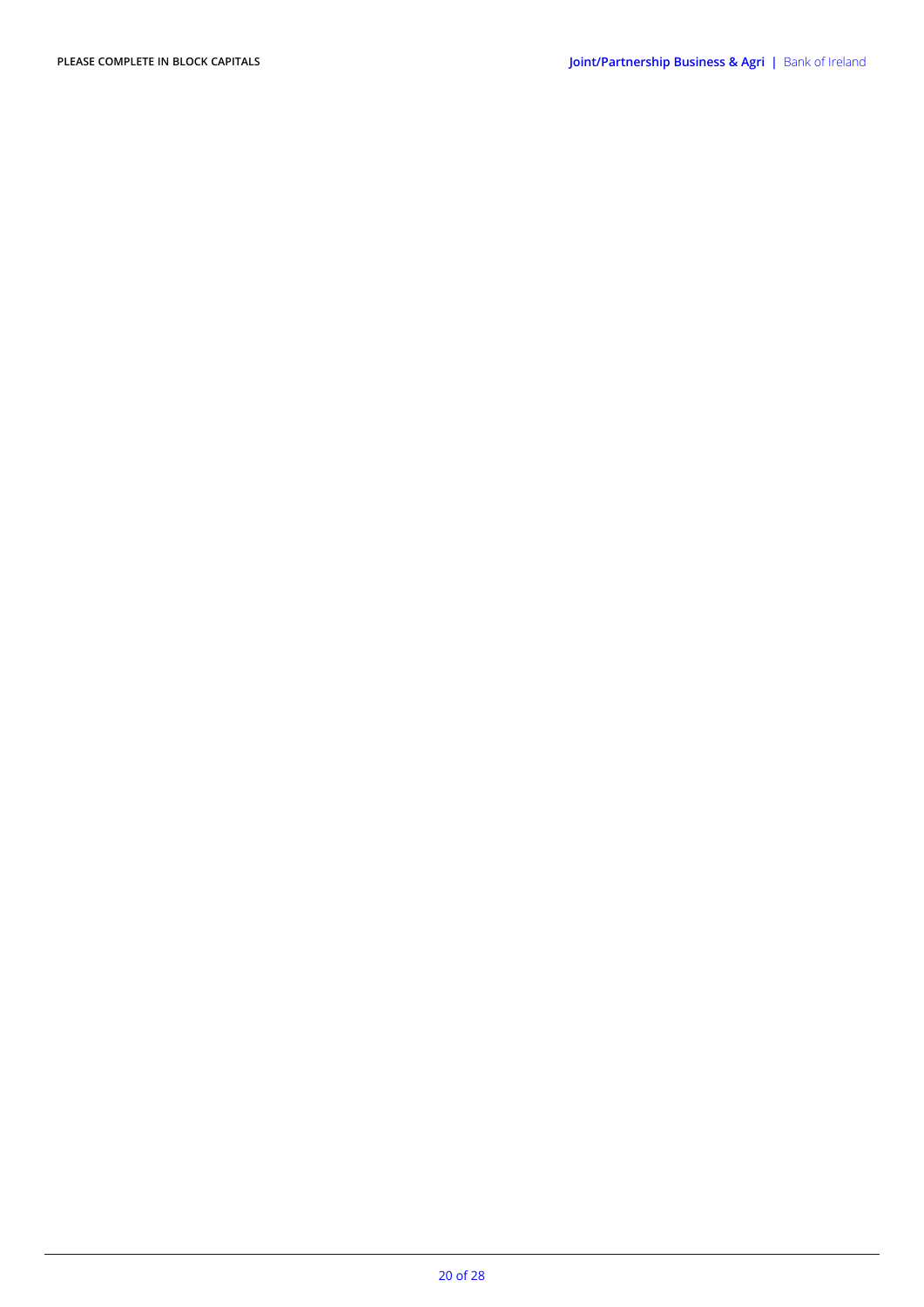## **Business On Line Application Form and Legal Agreement**

| Customer Name         |  |
|-----------------------|--|
| Contact Email Address |  |
|                       |  |

#### **Application & Indemnity**

The Customer wishes to access the Services hereinafter more particularly identified and in connection with the use of the Services the Customer is issuing to the Governor and Company of the Bank of Ireland (the "Bank") this Application and Indemnity.

By execution of this Application and Indemnity the Customer:

a) indemnifies and agrees to keep indemnified the Bank against all claims, demands, liabilities, losses, costs (including legal fees on a full indemnity basis), actions, proceedings, charges and expenses whatsoever and howsoever arising which the Bank may incur or suffer by reason of providing the Services to the Customer and including but not limited to; (i) the Bank acting on any instructions received through the Services; (ii) any breach by the Customer of this Application and Indemnity or of the Conditions of Use; (iii) any errors contained in any instructions submitted by the Customer; (iv) any unauthorised borrowings arising by reason of the operation of the Services by the Customer; and authorises the Bank to debit any accounts in the name of the Customer with any sums payable by the Customer under this indemnity, provided always, however, that the Customer shall not incur any liability for any such claims, demands, liabilities, losses, costs, actions, charges and expenses as are referred to in this paragraph where they arise out of any fraud or negligence duly proved on the part of the Bank or its employees. For the avoidance of doubt this indemnification shall also apply to any further electronic banking services provided by the Bank to the Customer, which the Customer applies for (by application of the Administrators or otherwise) subsequent to the date of this Application and Indemnity (including but not limited to the provision of Electronic Funds Transmission Services);

#### **If you wish to receive an update on the status of your application via text, please provide your mobile phone number here**

- b) hereby confirms to and for the benefit of the Bank that the Administrator may, (notwithstanding the terms of any mandates already provided by such Customer to the Bank in respect of the operation of its accounts) at any time and from time to time by letter in writing to the Bank, amend the provisions of any mandate given by the Customer to the Bank in respect of any Originating Account; (i) by the deletion of certain account(s); (ii) by the addition of certain account(s); or (iii) by the addition and deletion of certain account(s);
- c) acknowledges that the Bank may admit, compromise or reject any claims made upon the Bank in connection with the use of the Services without reference to or authority from the Customer;
- d) acknowledges and agrees that if the Customer has an expressly agreed overdraft facility, that the Services shall be operated at all times within such facility. The Customer further acknowledges and agrees that any implied limit (if any) on any account of the Customer will not under any circumstances be recognised or taken into account in connection with the operation of the Services;

The Customer has read and agreed to be bound by this Application and Indemnity and all of its terms and the Conditions of Use and the Customer Handbook, all of which as may be amended from time to time at the Bank's discretion. The Customer acknowledges that the Bank shall not accept any amendments, variations, replacements or substitutions to this Application and Indemnity, the Conditions of Use or the Customer Handbook required by the Customer. Words and phrases not specifically defined in this Application shall have the same meaning as in the Conditions of Use when used in this Application and Indemnity.

|                                                                                             | This Application and Indemnity dated the<br>day of   | in the year                                              |
|---------------------------------------------------------------------------------------------|------------------------------------------------------|----------------------------------------------------------|
| Managing Partner<br>(Signature)                                                             | Sign $\mathbb{Z}$                                    | (Block Capitals)                                         |
| Partner (Signature)<br>(this cannot be the<br>same person as the<br>Managing Partner above) | Sign $\mathbb{Z}$                                    | (Block Capitals)                                         |
| of                                                                                          |                                                      |                                                          |
| (Partnership Name)                                                                          |                                                      | as authorised by a Resolution, a certified copy of which |
|                                                                                             | is attached, passed by all partners on the<br>day of | in the year                                              |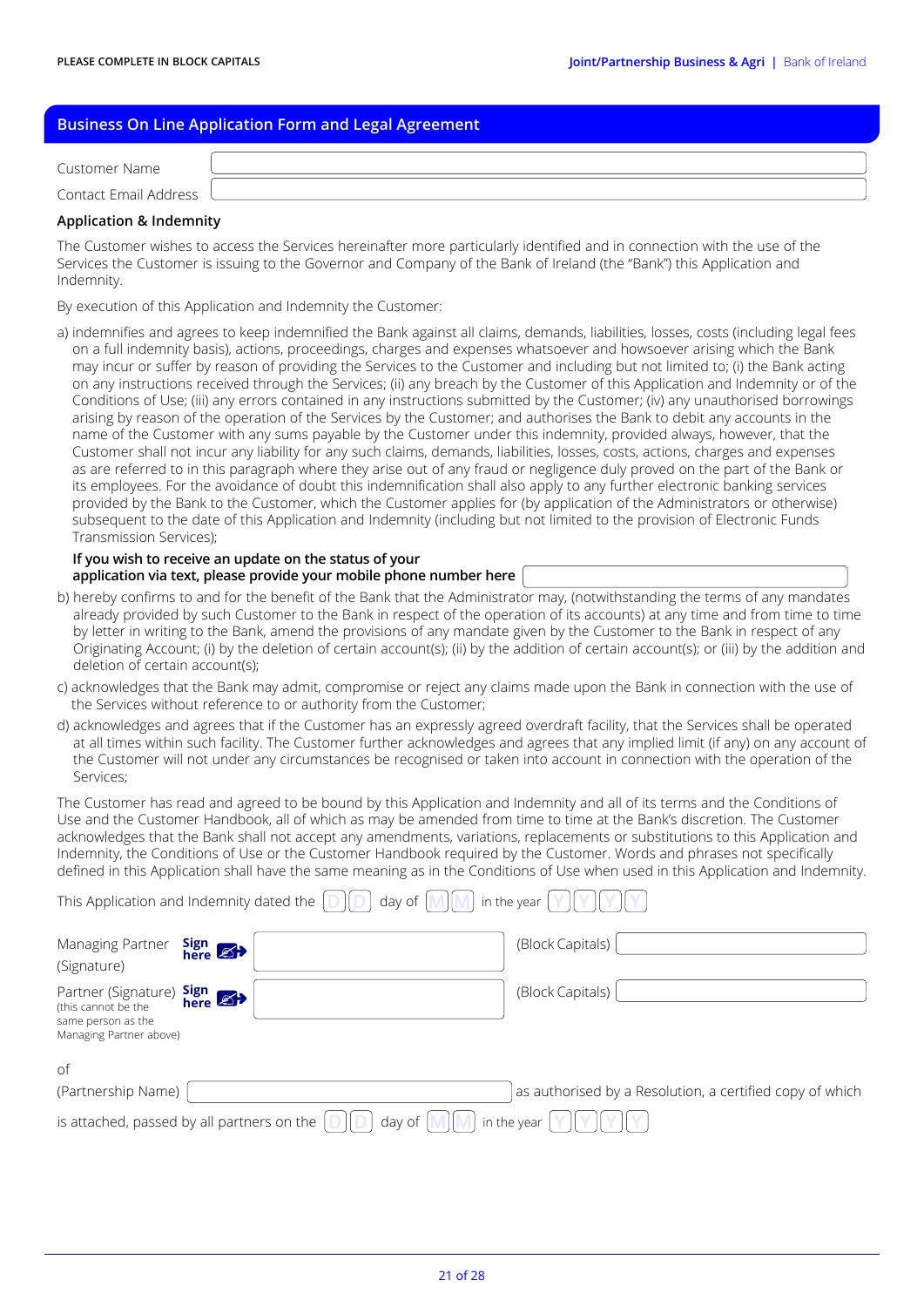Branch Brand

# **Register For Business On Line** (Tick here) 1. Account Number<sup>\*</sup> | | | | | | | | | | | | | | NSC **| | | | | | | | | | | | Currency** 2. Account Number<sup>\*</sup> | | | | | | | | | | | NSC | | |- | | |- | | | Currency 3. Account Number<sup>\*</sup> | | | | | | | | | | | | NSC | | |- | | |- | | | Currency 4. Account Number<sup>\*</sup> | | | | | | | | | | | | NSC | | | | | | | | | | | Currency \*Nominated Account to which monthly subscription fee will be charged **International Account Number** Account Number  $\begin{bmatrix} 0 & 0 \\ 0 & 0 \end{bmatrix}$   $\begin{bmatrix} 0 & 0 \\ 0 & 1 \end{bmatrix}$   $\begin{bmatrix} 0 & 0 \\ 0 & 1 \end{bmatrix}$   $\begin{bmatrix} 0 & 0 \\ 0 & 1 \end{bmatrix}$   $\begin{bmatrix} 0 & 0 \\ 0 & 1 \end{bmatrix}$   $\begin{bmatrix} 0 & 0 \\ 0 & 1 \end{bmatrix}$   $\begin{bmatrix} 0 & 0 \\ 0 & 1 \end{bmatrix}$   $\begin{bmatrix} 0 & 0 \\ 0 & 1 \end{bmatrix}$ Account Number NSC **- -** Currency Bank of Ireland Credit Card Number **Business On Line Application Form and Legal Agreement** (Cont'd) **SECTION C FOR BANK USE ONLY Bank Use Only**Copies of pages 3, 12, 13, 14, 20, 21 and original page 23 to be sent to Business On Line Support Unit, Bank of Ireland Group Payments, 1st Floor, Operations Centre, Cabinteely, Dublin 18. **Application Verified Authorised Official here** Sig No. **here** Sig No. Date **/ /** (DD/MM/YYYY) **Customer Relationship Manager**  Name (BLOCK CAPITALS) Email Telephone BSUP (applicable) Yes No

If Yes, Commencement Date **D D / M M / Y Y Y Y** Finish Date **D D / M M / Y Y Y Y**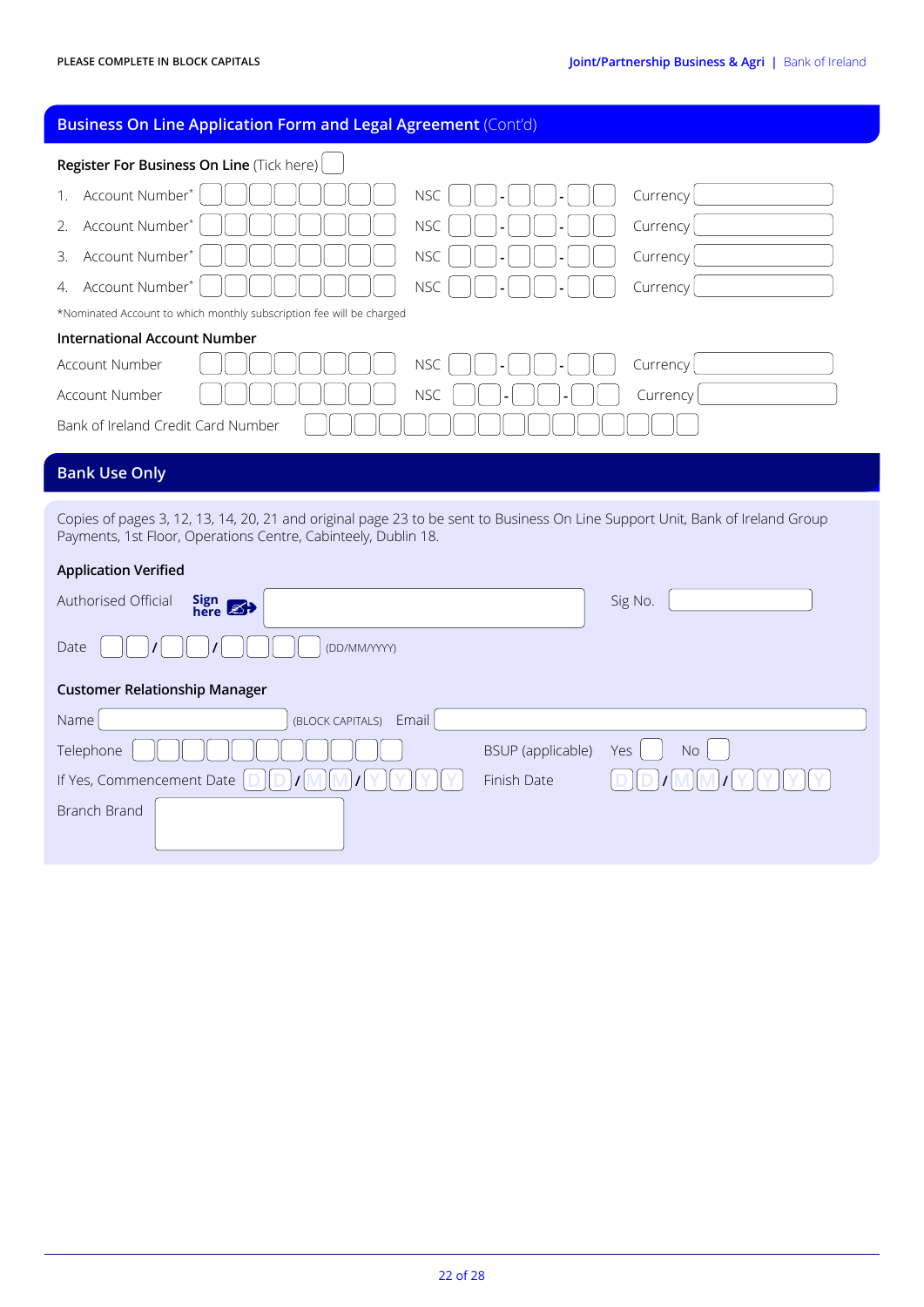## **Administrator Mobile Phone Number for Business On Line Security Codes**

| Administrators Mobile Phone Country Prefix (please tick appropriate)                                                                                                                                                                                                                                                                                                                                                                                                                         |
|----------------------------------------------------------------------------------------------------------------------------------------------------------------------------------------------------------------------------------------------------------------------------------------------------------------------------------------------------------------------------------------------------------------------------------------------------------------------------------------------|
| $+353$ $+44$ $+1$ $+1$<br>Other                                                                                                                                                                                                                                                                                                                                                                                                                                                              |
| Administrator Mobile Phone Number                                                                                                                                                                                                                                                                                                                                                                                                                                                            |
| The Administrator Mobile Phone number will be used when (1) An Administrator requires an activation code to begin their set<br>up of the KeyCode solution and (2) The Administrator Mobile Phone number will be used for necessary service communications<br>which shall include but not be limited to information on service changes, security, service disruption/outages, confirmation on<br>amendments on BOL, application status, contact detail confirmation and payee authentication. |
|                                                                                                                                                                                                                                                                                                                                                                                                                                                                                              |

## **Daily Payment Control Limit**

Daily Payment Control Limit

Your Daily Payment Control Limit is the maximum amount you can send to third parties on Business On Line in one day. It is an important control measure and you should set it to an appropriate figure for your payment requirements.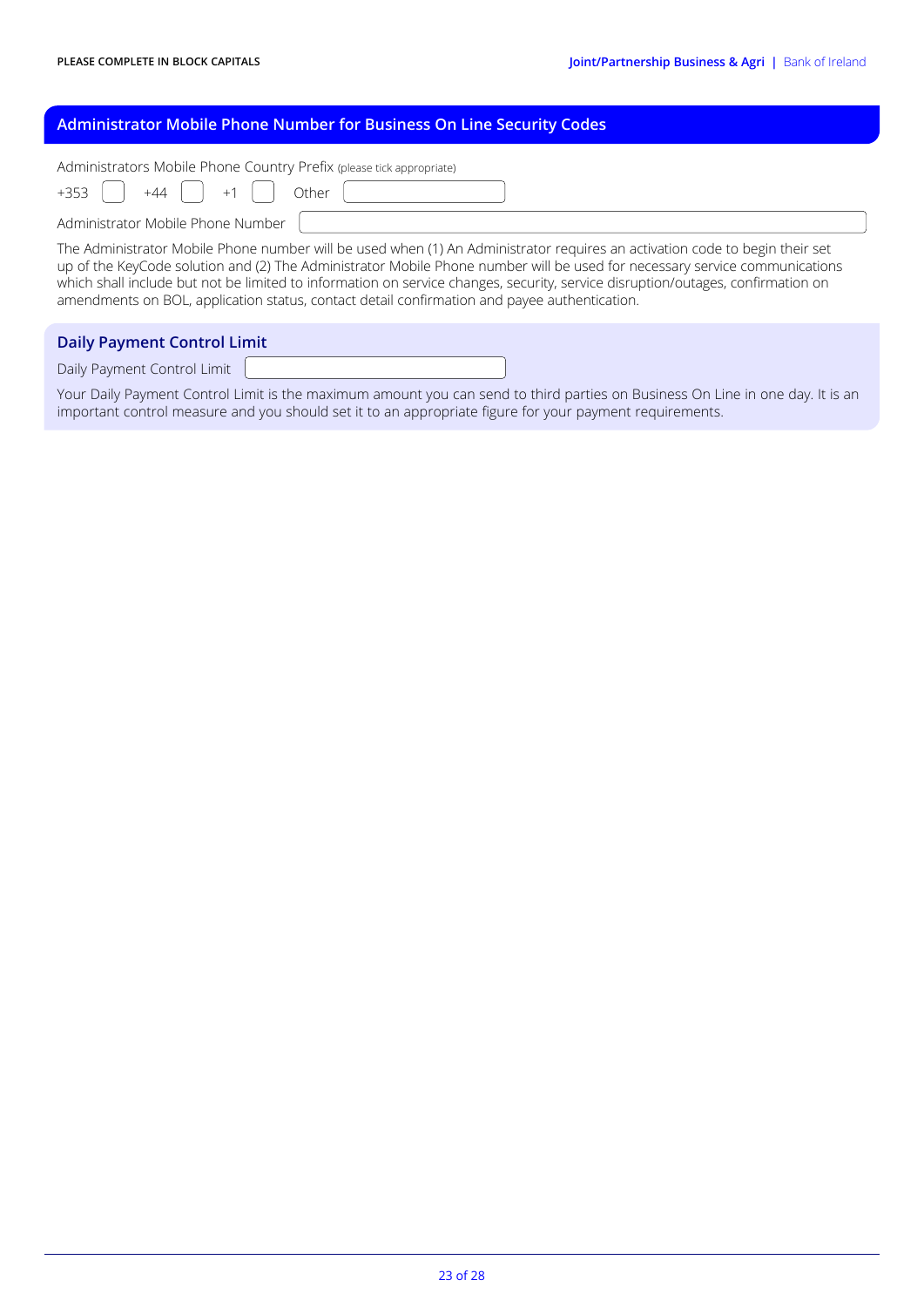## **Business On Line Administrator Details**

#### **Confidential Administrator Details**

The Administrator(s) must complete the Administrator Details application form(s) below.

#### **Administrator 1 Details** (As identified on page 12)

| Partnership Name      |                                                                                                                                                                                                      | Administrator Name |  |
|-----------------------|------------------------------------------------------------------------------------------------------------------------------------------------------------------------------------------------------|--------------------|--|
| Title                 |                                                                                                                                                                                                      | Email Address      |  |
| Work Mobile           |                                                                                                                                                                                                      | Fax                |  |
|                       | I hereby confirm for your purpose the following information, which the Bank will use for identification purposes in dealing with<br>me in my role as Administrator. (Note: *All five are mandatory). |                    |  |
| Date of Birth         |                                                                                                                                                                                                      | Middle Name*       |  |
| Work Phone No*        |                                                                                                                                                                                                      |                    |  |
| Mother's Maiden Name* |                                                                                                                                                                                                      |                    |  |
| Home Address          |                                                                                                                                                                                                      |                    |  |
| Post Code             |                                                                                                                                                                                                      |                    |  |

**You will receive a link to our online tutorial which will guide you through the main functionality of Business On Line. Note: For security reasons, these details should be kept private by you.**

| Administrator 1<br>(Signature) | Sign 8 |
|--------------------------------|--------|
| Date                           |        |

#### **Administrator 2 Details** (As identified on page 12)

| Partnership Name      |                                                                                                                                                                                                      | Administrator Name |  |
|-----------------------|------------------------------------------------------------------------------------------------------------------------------------------------------------------------------------------------------|--------------------|--|
| Title                 |                                                                                                                                                                                                      | Email Address      |  |
| Work Phone No*        |                                                                                                                                                                                                      | Fax                |  |
|                       | I hereby confirm for your purpose the following information, which the Bank will use for identification purposes in dealing with<br>me in my role as Administrator. (Note: *All five are mandatory). |                    |  |
| Date of Birth         |                                                                                                                                                                                                      | Middle Name*       |  |
| Work Mobile           |                                                                                                                                                                                                      |                    |  |
| Mother's Maiden Name* |                                                                                                                                                                                                      |                    |  |
| Home Address          |                                                                                                                                                                                                      |                    |  |
| Post Code             |                                                                                                                                                                                                      |                    |  |

**You will receive a link to our online tutorial which will guide you through the main functionality of Business On Line. Note: For security reasons, these details should be kept private by you.**

| Administrator 2<br>(Signature) | Sign $\mathbb{Z}$             |
|--------------------------------|-------------------------------|
| Date                           | $D D D I M M J Y I Y I Y I Y$ |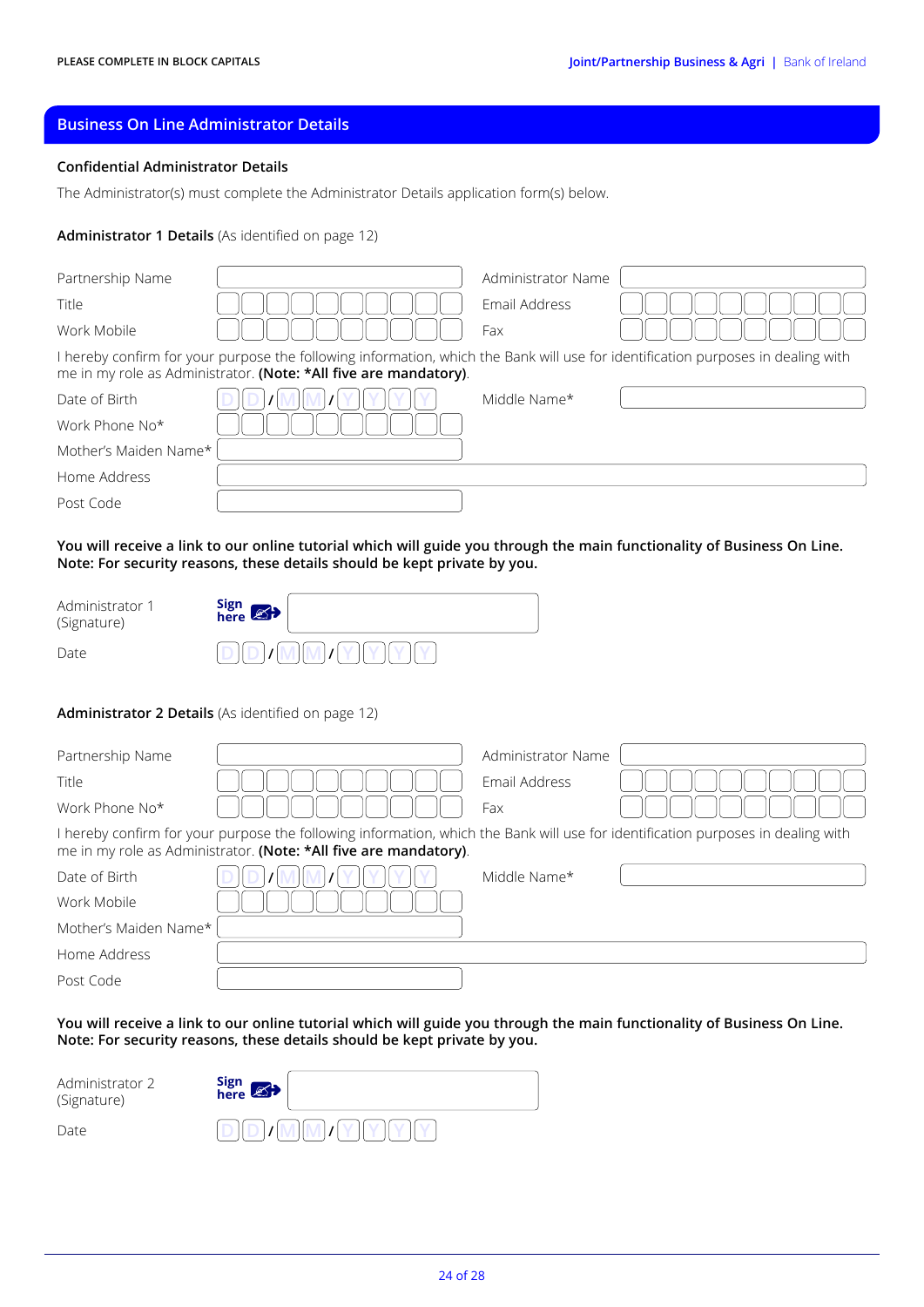# **Business Credit Card Application Form**

| Gold Business Credit Card<br>Bank of Ireland's Business Credit Card Account Details<br><b>Business Current Account</b>                                                                                                                                                                                                         |  |  |  |
|--------------------------------------------------------------------------------------------------------------------------------------------------------------------------------------------------------------------------------------------------------------------------------------------------------------------------------|--|--|--|
| Company and Company Administrator (Contact to receive summary statement and to access Gold Card Business Online if applicable)                                                                                                                                                                                                 |  |  |  |
| <b>Miss</b><br>Mrs<br>Other<br>Title<br>Ms<br>Dr<br>Mr                                                                                                                                                                                                                                                                         |  |  |  |
| First Name                                                                                                                                                                                                                                                                                                                     |  |  |  |
| Surname                                                                                                                                                                                                                                                                                                                        |  |  |  |
| $\mathbf 0$<br>0<br>Telephone<br>(Please include full international dialling number)                                                                                                                                                                                                                                           |  |  |  |
| Email* (Mandatory)                                                                                                                                                                                                                                                                                                             |  |  |  |
| Company Business Name                                                                                                                                                                                                                                                                                                          |  |  |  |
| Company Address                                                                                                                                                                                                                                                                                                                |  |  |  |
| Company Registration Number                                                                                                                                                                                                                                                                                                    |  |  |  |
| <b>Business Type</b><br>(Please populate box with relevant letter code - e.g. L = Limited Company)                                                                                                                                                                                                                             |  |  |  |
| Sole Trader (S)<br>Limited Company (L)<br>Unincorporated Body (U)<br>Trust Account (T)<br>Partnership (P)<br>Incorporated Society (I)                                                                                                                                                                                          |  |  |  |
| <b>Business Status</b><br>Non registered in Ireland<br>Unincorporated                                                                                                                                                                                                                                                          |  |  |  |
| Business On Line Customer<br>Business Start Up<br>No. of Employees<br>Date Company Formed                                                                                                                                                                                                                                      |  |  |  |
| Distribution<br>Service<br>Manufacturing<br>Other<br>Primary Business Activity (please tick)                                                                                                                                                                                                                                   |  |  |  |
| <b>Business Activity Description</b>                                                                                                                                                                                                                                                                                           |  |  |  |
|                                                                                                                                                                                                                                                                                                                                |  |  |  |
| Preferred Date of the Month for Business Credit Card statement to issue:                                                                                                                                                                                                                                                       |  |  |  |
| 15th<br>22 <sub>nd</sub><br>28th<br>10th<br>3rd                                                                                                                                                                                                                                                                                |  |  |  |
| Note: Automatic payment by Direct Debit 7 banking days after statement date.                                                                                                                                                                                                                                                   |  |  |  |
| Date of Birth*<br>Mother's Maiden Name*<br>(Mandatory)<br>(Mandatory)<br>Company Password*<br>(Mandatory)                                                                                                                                                                                                                      |  |  |  |
| Company password must be eight characters and a mix of capital letters and numbers.                                                                                                                                                                                                                                            |  |  |  |
| *Mandatory fields for Gold Card Business On Line.                                                                                                                                                                                                                                                                              |  |  |  |
| <b>Optional Consent to Marketing</b>                                                                                                                                                                                                                                                                                           |  |  |  |
| From time to time Bank of Ireland Group* would like to let you know about products and services that we believe are relevant to<br>you that may make your life easier or offer you value. Please tick one of the options below:                                                                                                |  |  |  |
| Phone Call<br>SMS/Digital Message<br>No thanks<br>Email<br>Post                                                                                                                                                                                                                                                                |  |  |  |
| <b>Optional Consent to Analytics</b>                                                                                                                                                                                                                                                                                           |  |  |  |
| The more you allow us to know about you, the better we can make your experience with the Bank of Ireland Group. By giving us<br>your consent to analyse your individual transactional data we can identify products or offers that are of value to you. Please tick<br>one of the options below:                               |  |  |  |
| No thanks<br>Yes please                                                                                                                                                                                                                                                                                                        |  |  |  |
| You can let us know at any time and free of charge, if you would like us to stop using your data in the ways set out above<br>by calling us on 01 688 3674. Please read the Bank of Ireland Group Data Privacy Summary enclosed with this form which<br>describes how and why we process personal information.                 |  |  |  |
| * Members of the Bank of Ireland Group include: Bank of Ireland, Bank of Ireland Mortgage Bank, Bank of Ireland Insurance Services Limited, Bank of Ireland Leasing<br>Limited and New Ireland Assurance Company plc. A full list of members of the Bank of Ireland Group can be found at investorrelations.bankofireland.com. |  |  |  |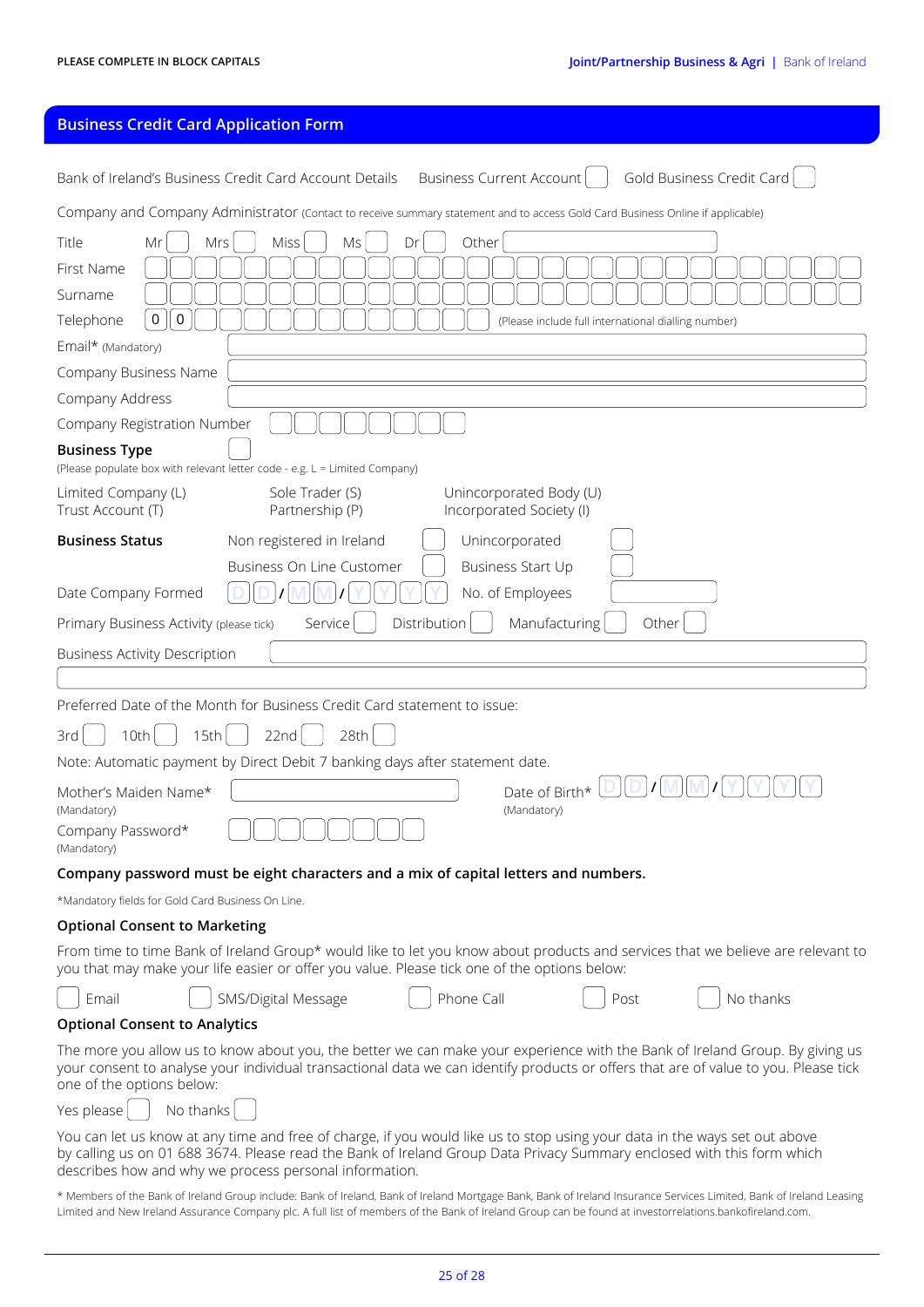## **Business Credit Card Application Form (Cont'd)**

Under the terms of The Mandate dated  $\text{D}\left\vert \text{D}\right\vert / \text{W}\left\vert \text{M}\right\vert / \text{Y}\left\vert \text{Y}\right\vert \text{Y}\left\vert \text{Y}\right\vert$  which you hold, I/we request that you arrange to have Bank of Ireland Business Credit Cards issued in the names of the individuals whose names are set out in the list below. It is understood that the Bank of Ireland Business Credit Card Terms and Conditions, a copy of which will be issued to the customers under separate cover ("Terms and Conditions") shall apply to and in respect of all such Cards. Any amendments, from time to time will be advised to you by whatever means the Bank in its discretion deems appropriate.

| Signature 1 <b>Sign</b> $\mathbb{R}$ |                  | Signature 2 <b>Sign</b> $\mathbb{S}$ |  |
|--------------------------------------|------------------|--------------------------------------|--|
| Date                                 | <b>MIM</b><br> I |                                      |  |

#### **Notice**

**Under the Credit Reporting Act 2013 lenders are required to provide personal and credit information for credit applications and credit agreements of €500 and above to the Central Credit Register. This information will be held on the Central Credit Register and may be used by other lenders when making decisions on your credit applications and credit agreements.**

Under the Central Credit Register where relevant you can:

- get a copy of your credit record from the Central Bank
- correct any errors on your credit record
- tell the Central Bank if you suspect you may have been impersonated
- ask the Central Bank to add a short explanation written by you to your credit record

To learn more about the register, and your rights and duties under the Credit Reporting Act 2013, please see **centralcreditregister.ie**

#### **Business Card SEPA Direct Debit Mandate**

| Unique Mandate Reference:<br>(To be completed by the creditor) |               | Name of Account Holder: |                                                                                         |
|----------------------------------------------------------------|---------------|-------------------------|-----------------------------------------------------------------------------------------|
| Address of Account holder:                                     |               |                         |                                                                                         |
| Please fill out details                                        |               |                         |                                                                                         |
| Creditor identifier                                            | IE84VBC300287 | Creditor name           | Bank of Ireland                                                                         |
| Creditor Address                                               |               |                         | Bank of Ireland Credit Card Centre, Operations Centre, 2nd Floor, Cabinteely, Dublin 18 |
| Type of Payment                                                | Recurring     |                         |                                                                                         |
| Account Number (IBAN)<br>(Account to be debited):              |               |                         |                                                                                         |
| BIC of Debtor Bank<br>(Optional)                               |               |                         |                                                                                         |
| Signature(s)                                                   |               |                         |                                                                                         |
| Sign 8                                                         |               | Date                    | (DD/MM/YYYY)                                                                            |
| Sign 8                                                         |               | Date                    | (DD/MM/YYYY)                                                                            |

By signing this mandate form, you authorise (A) BOI Credit Card Centre to send instructions to your bank to debit your account and (B) your bank to debit your account in accordance with the instruction from BOI Credit Card Centre. As part of your rights, you are entitled to a refund from your bank under the terms and conditions of your agreement with your bank. A refund must be claimed within 8 weeks starting from the date on which your account was debited. Your rights are explained in a statement that you can obtain from your bank.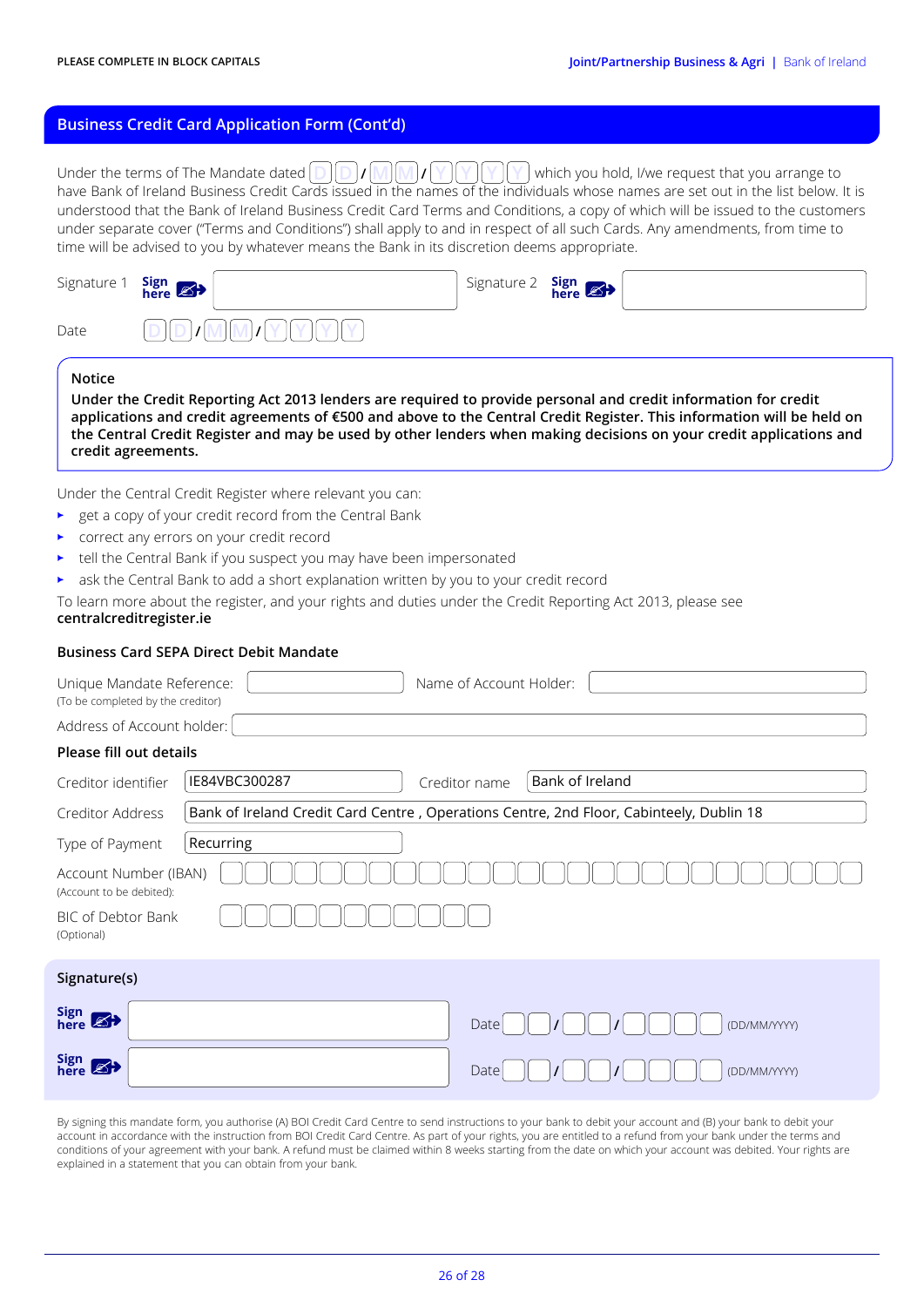# **Business Credit Card Application Form** (Cont'd)

Cost Centre  $\begin{bmatrix} \begin{bmatrix} \end{bmatrix} \begin{bmatrix} \end{bmatrix} \begin{bmatrix} \end{bmatrix} \begin{bmatrix} \end{bmatrix} \begin{bmatrix} \end{bmatrix} \begin{bmatrix} \end{bmatrix} \end{bmatrix}$  Email

| 1. Company Name to appear on Card<br>(Maximum number of characters is 19 - please abbreviate as appropriate. If additional cards are required please supply details on a separate sheet) |
|------------------------------------------------------------------------------------------------------------------------------------------------------------------------------------------|
| 2. Name to appear on Business Cards<br>(Please include Mr/Mrs/Miss/Ms/Dr/other)                                                                                                          |
| Limit $ \epsilon $<br>Date of Birth*<br>(Mandatory)                                                                                                                                      |
| Mother's Maiden Name*<br>(Mandatory)                                                                                                                                                     |
| 3. Name to appear on Business Cards<br>(Please include Mr/Mrs/Miss/Ms/Dr/other)                                                                                                          |
| Limit $ \epsilon$<br>Date of Birth*<br>(Mandatory)                                                                                                                                       |
| Mother's Maiden Name*<br>(Mandatory)                                                                                                                                                     |
| Total Credit Limit required $ \,\epsilon\,$                                                                                                                                              |
| Additional Information Mandatory for Gold Card Business Online                                                                                                                           |
| 1. Full international<br>Employee ID<br>phone/mobile number                                                                                                                              |
| Cost Centre<br>Email                                                                                                                                                                     |
| 2. Full international<br>Employee ID<br>phone/mobile number                                                                                                                              |